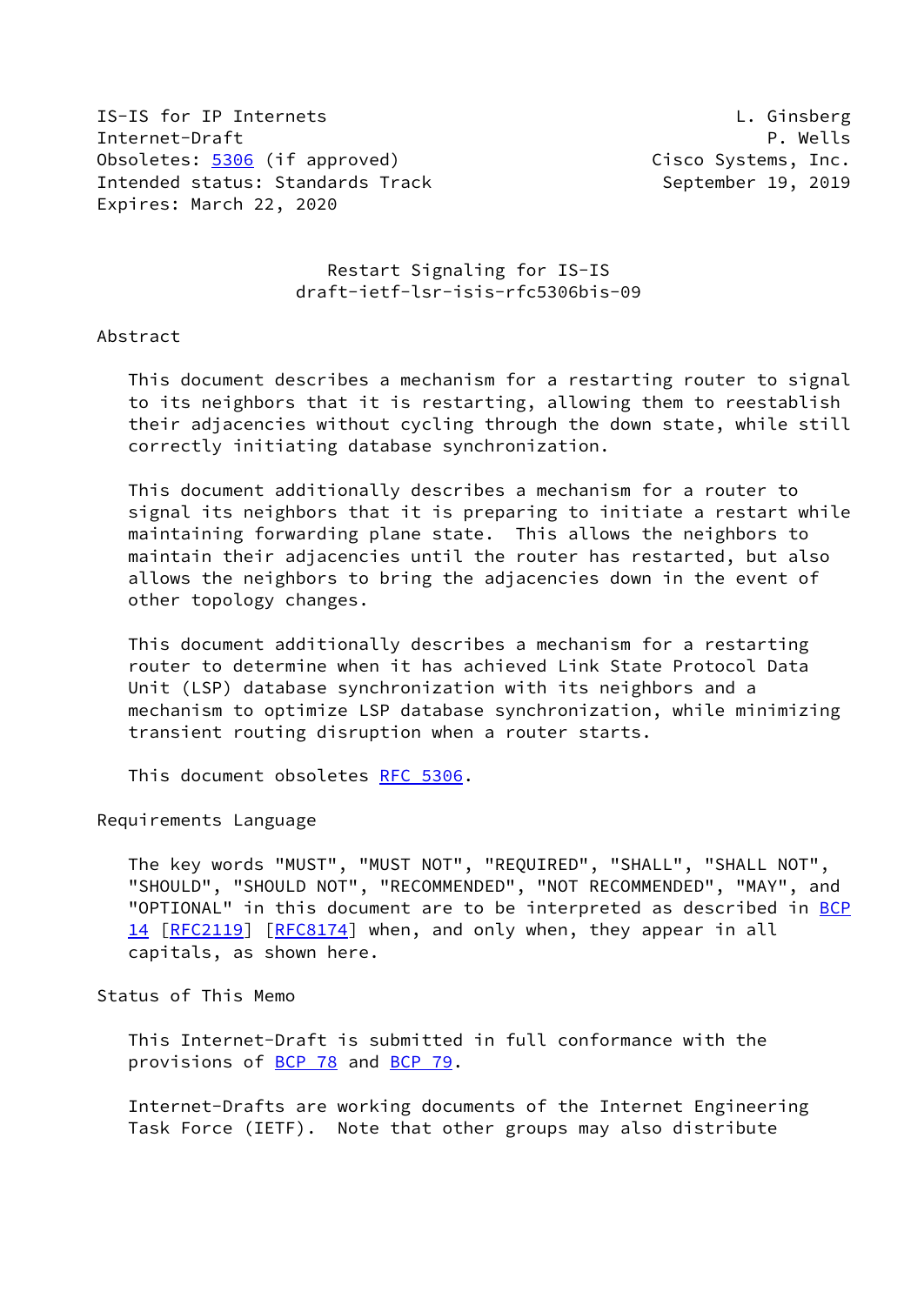Internet-Draft restart-signalling-for-IS-IS September 2019

 working documents as Internet-Drafts. The list of current Internet- Drafts is at<https://datatracker.ietf.org/drafts/current/>.

 Internet-Drafts are draft documents valid for a maximum of six months and may be updated, replaced, or obsoleted by other documents at any time. It is inappropriate to use Internet-Drafts as reference material or to cite them other than as "work in progress."

This Internet-Draft will expire on March 22, 2020.

Copyright Notice

 Copyright (c) 2019 IETF Trust and the persons identified as the document authors. All rights reserved.

This document is subject to **[BCP 78](https://datatracker.ietf.org/doc/pdf/bcp78)** and the IETF Trust's Legal Provisions Relating to IETF Documents [\(https://trustee.ietf.org/license-info](https://trustee.ietf.org/license-info)) in effect on the date of publication of this document. Please review these documents carefully, as they describe your rights and restrictions with respect to this document. Code Components extracted from this document must include Simplified BSD License text as described in Section 4.e of the Trust Legal Provisions and are provided without warranty as described in the Simplified BSD License.

Table of Contents

| Overview $\cdots$ , $\cdots$ , $\cdots$ , $\cdots$ , $\cdots$ , $\cdots$ , $\cdots$ , $\cdots$ , $\cdots$ , $\cdots$ , $\cdots$ , $\cdots$ , $\cdots$ , $\cdots$ , $\cdots$ , $\cdots$ , $\cdots$ , $\cdots$ , $\cdots$ , $\cdots$ , $\cdots$ , $\cdots$ , $\cdots$ , $\cdots$ , $\cdots$ , $\cdots$ , $\cdots$ , $\cdots$ , $\cdots$ , $\cdots$ , $\$ |  | $\overline{3}$ |
|--------------------------------------------------------------------------------------------------------------------------------------------------------------------------------------------------------------------------------------------------------------------------------------------------------------------------------------------------------|--|----------------|
| Conventions Used in This Document<br>2.                                                                                                                                                                                                                                                                                                                |  | $\overline{4}$ |
|                                                                                                                                                                                                                                                                                                                                                        |  | $\overline{4}$ |
|                                                                                                                                                                                                                                                                                                                                                        |  | $\overline{4}$ |
|                                                                                                                                                                                                                                                                                                                                                        |  |                |
| 3.2.1. Use of RR and RA Bits 7                                                                                                                                                                                                                                                                                                                         |  |                |
| $3.2.2$ . Use of the SA Bit 8                                                                                                                                                                                                                                                                                                                          |  |                |
| 3.2.3. Use of PR and PA Bits 9                                                                                                                                                                                                                                                                                                                         |  |                |
| $3.3.$ Adjacency (Re)Acquisition 11                                                                                                                                                                                                                                                                                                                    |  |                |
| $3.3.1$ . Adjacency Reacquisition during Restart 11                                                                                                                                                                                                                                                                                                    |  |                |
| 3.3.2. Adjacency Acquisition during Start 13                                                                                                                                                                                                                                                                                                           |  |                |
| 3.3.3. Multiple Levels 15                                                                                                                                                                                                                                                                                                                              |  |                |
| $3.4$ . Database Synchronization 15                                                                                                                                                                                                                                                                                                                    |  |                |
| 3.4.1. LSP Generation and Flooding and SPF Computation 16                                                                                                                                                                                                                                                                                              |  |                |
| 4.                                                                                                                                                                                                                                                                                                                                                     |  |                |
|                                                                                                                                                                                                                                                                                                                                                        |  |                |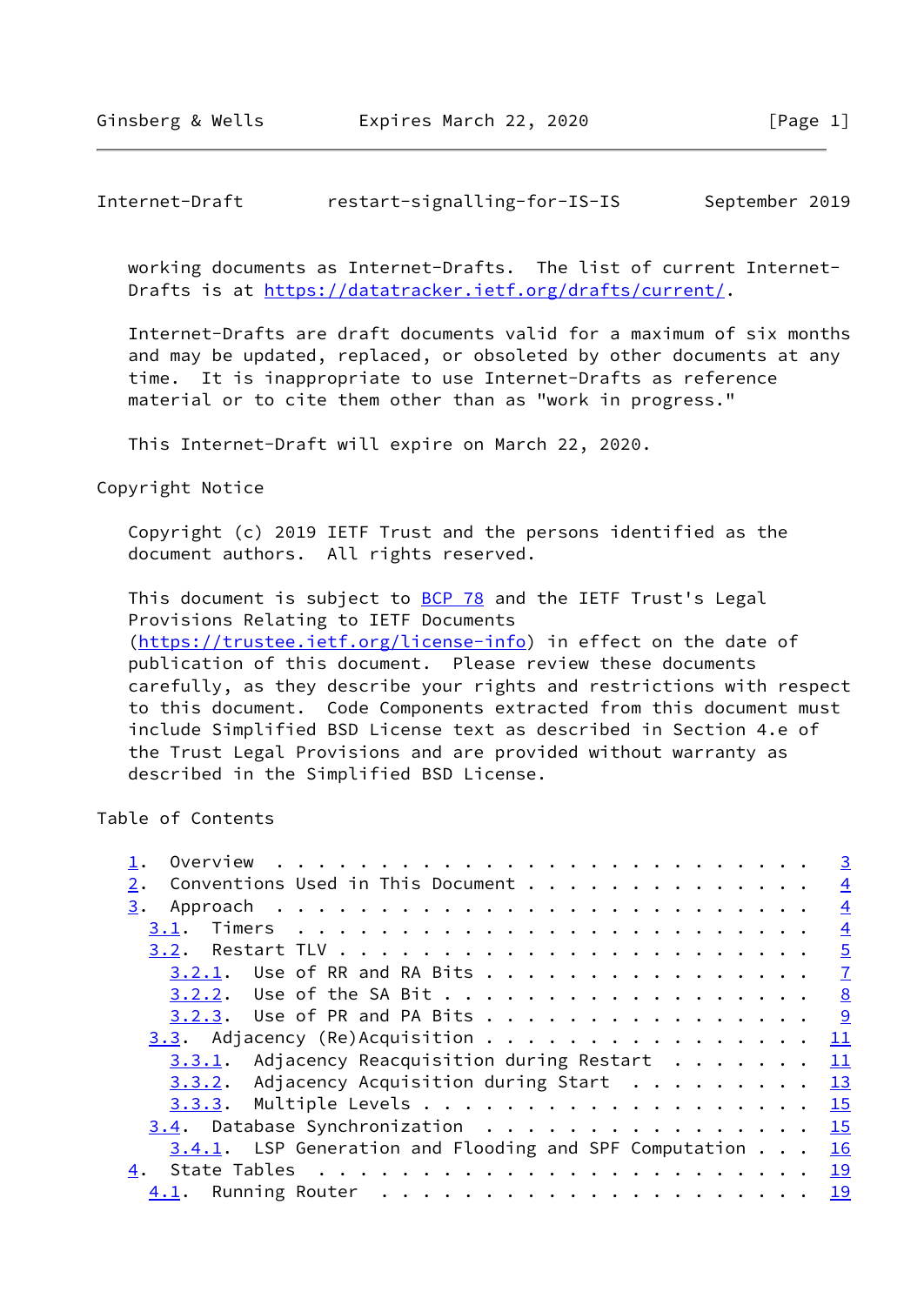| 6. Security Considerations 23                     |  |  |  |  |  |  |  |  |
|---------------------------------------------------|--|--|--|--|--|--|--|--|
| $\underline{7}$ . Manageability Considerations 24 |  |  |  |  |  |  |  |  |

| Ginsberg & Wells<br>Expires March 22, 2020 | [Page 2] |
|--------------------------------------------|----------|
|--------------------------------------------|----------|

<span id="page-2-1"></span>

| Internet-Draft                                           | restart-signalling-for-IS-IS |  |  |  |  | September 2019 |
|----------------------------------------------------------|------------------------------|--|--|--|--|----------------|
|                                                          |                              |  |  |  |  |                |
|                                                          |                              |  |  |  |  |                |
| Appendix A. Summary of Changes from RFC 5306 $\ldots$ 25 |                              |  |  |  |  |                |

Authors' Addresses . . . . . . . . . . . . . . . . . . . . . . . [25](#page-27-1)

## <span id="page-2-0"></span>[1](#page-2-0). Overview

 The Intermediate System to Intermediate System (IS-IS) routing protocol [\[RFC1195](https://datatracker.ietf.org/doc/pdf/rfc1195)] [[ISO10589\]](#page-26-4) is a link state intra-domain routing protocol. Normally, when an IS-IS router is restarted, temporary disruption of routing occurs due to events in both the restarting router and the neighbors of the restarting router.

 The router that has been restarted computes its own routes before achieving database synchronization with its neighbors. The results of this computation are likely to be non-convergent with the routes computed by other routers in the area/domain.

 Neighbors of the restarting router detect the restart event and cycle their adjacencies with the restarting router through the down state. The cycling of the adjacency state causes the neighbors to regenerate their LSPs describing the adjacency concerned. This in turn causes a temporary disruption of routes passing through the restarting router.

 In certain scenarios, the temporary disruption of the routes is highly undesirable. This document describes mechanisms to avoid or minimize the disruption due to both of these causes.

 When an adjacency is reinitialized as a result of a neighbor restarting, a router does three things:

- 1. It causes its own LSP(s) to be regenerated, thus triggering SPF runs throughout the area (or in the case of Level 2, throughout the domain).
- 2. It sets SRMflags on its own LSP database on the adjacency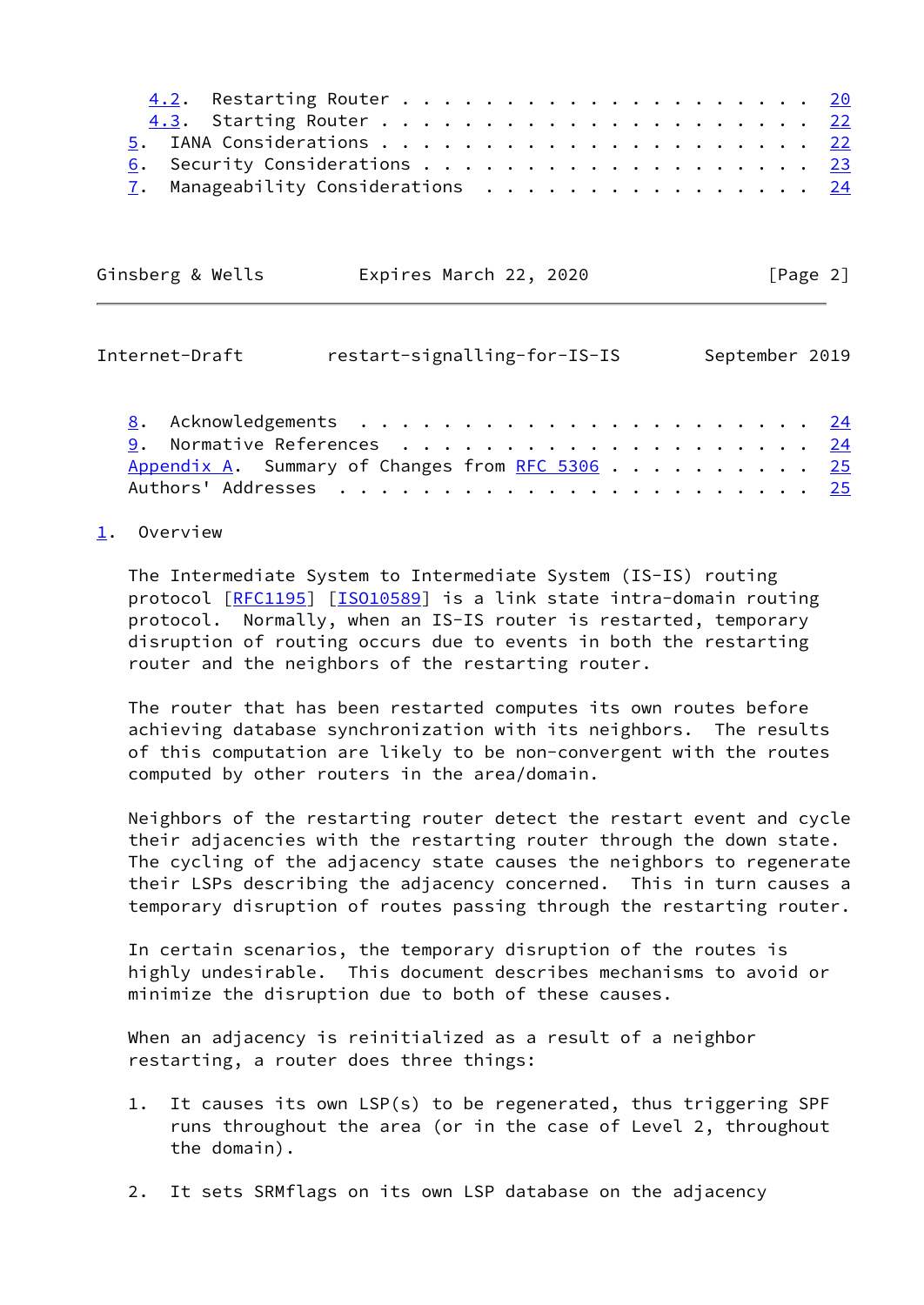concerned.

 3. In the case of a Point-to-Point link, it transmits a complete set of Complete Sequence Number PDUs (CSNPs), over the adjacency.

 In the case of a restarting router process, the first of these is highly undesirable, but the second is essential in order to ensure synchronization of the LSP database.

 The third action above minimizes the number of LSPs that must be exchanged and, if made reliable, provides a means of determining when the LSP databases of the neighboring routers have been synchronized.

<span id="page-3-1"></span>Internet-Draft restart-signalling-for-IS-IS September 2019

 This is desirable whether or not the router is being restarted (so that the overload bit can be cleared in the router's own LSP, for example).

 This document describes a mechanism for a restarting router to signal to its neighbors that it is restarting. The mechanism further allows the neighbors to reestablish their adjacencies with the restarting router without cycling through the down state, while still correctly initiating database synchronization.

 This document additionally describes a mechanism for a restarting router to determine when it has achieved LSP database synchronization with its neighbors and a mechanism to optimize LSP database synchronization and minimize transient routing disruption when a router starts.

It is assumed that the three-way handshake [[RFC5303\]](https://datatracker.ietf.org/doc/pdf/rfc5303) is being used on Point-to-Point circuits.

<span id="page-3-0"></span>[2](#page-3-0). Conventions Used in This Document

 If the control and forwarding functions in a router can be maintained independently, it is possible for the forwarding function state to be maintained across a resumption of control function operations. This functionality is assumed when the terms "restart/restarting" are used in this document.

 The terms "start/starting" are used to refer to a router in which the control function has either commenced operations for the first time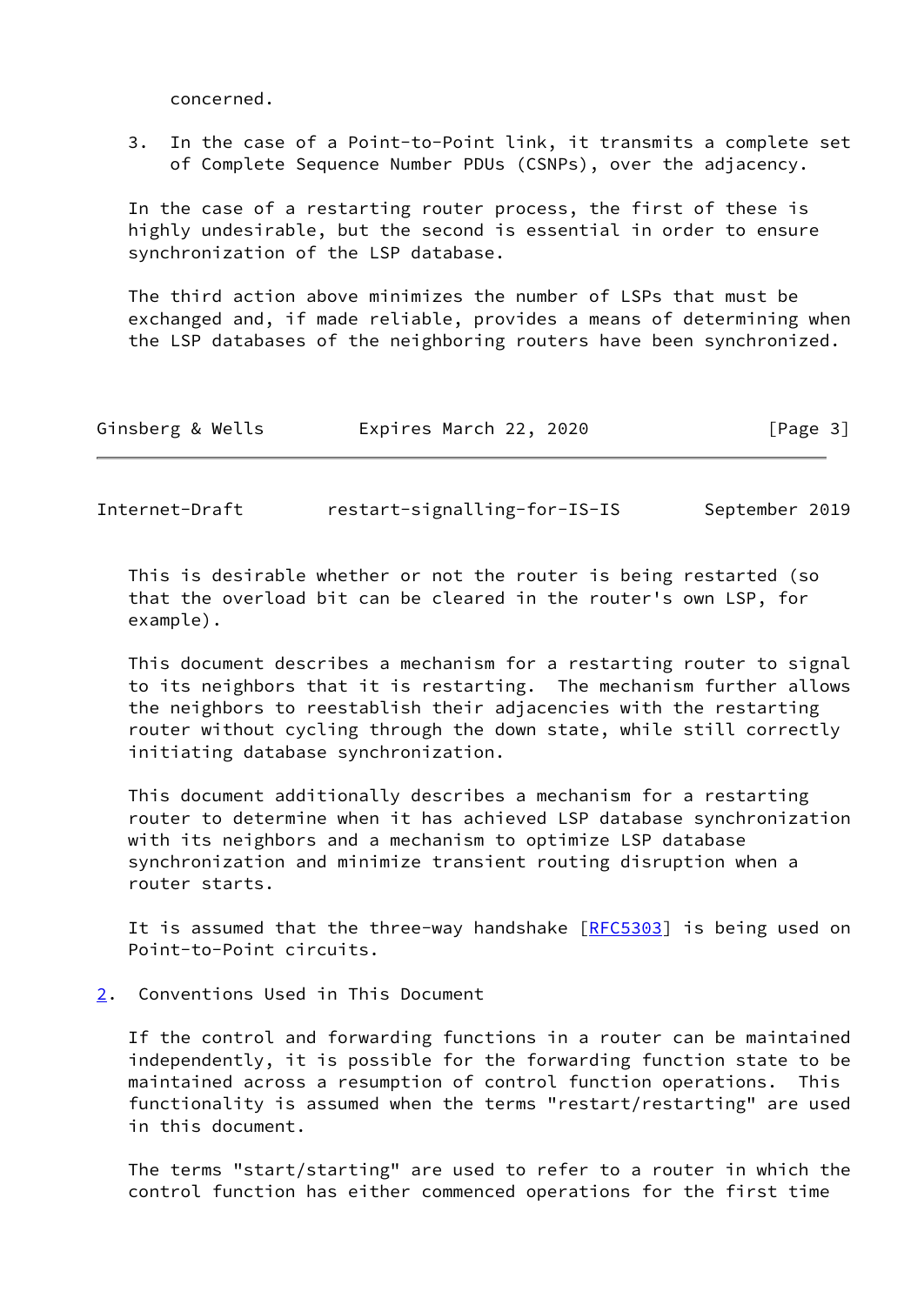or has resumed operations, but the forwarding functions have not been maintained in a prior state.

 The terms "(re)start/(re)starting" are used when the text is applicable to both a "starting" and a "restarting" router.

 The terms "normal IIH" or "IIH normal" refer to IS-IS Hellos (IIHs) in which the Restart TLV (defined later in this document) has no flags set.

### <span id="page-4-0"></span>[3](#page-4-0). Approach

## <span id="page-4-1"></span>[3.1](#page-4-1). Timers

 Three additional timers, T1, T2, and T3, are required to support the mechanisms defined in this document. Timers T1 and T2 are used both by a restarting router and a starting router. Timer T3 is used only by a restarting router.

| Ginsberg & Wells | Expires March 22, 2020 | [Page 4] |
|------------------|------------------------|----------|
|                  |                        |          |

<span id="page-4-2"></span>Internet-Draft restart-signalling-for-IS-IS September 2019

 NOTE: These timers are NOT applicable to a router which is preparing to do a planned restart.

 An instance of the timer T1 is maintained per interface, and indicates the time after which an unacknowledged (re)start attempt will be repeated. A typical value is 3 seconds.

 An instance of the timer T2 is maintained for each LSP database (LSPDB) present in the system. For example, for a Level 1/2 system, there will be an instance of the timer T2 for Level 1 and an instance for Level 2. This is the maximum time that the system will wait for LSPDB synchronization. A typical value is 60 seconds.

 A single instance of the timer T3 is maintained for the entire system. It indicates the time after which the router will declare that it has failed to achieve database synchronization (by setting the overload bit in its own LSP). This is initialized to 65535 seconds, but is set to the minimum of the remaining times of received IIHs containing a restart TLV with the Restart Acknowledgement (RA) set and an indication that the neighbor has an adjacency in the "UP" state to the restarting router. (See [Section 3.2.1a](#page-6-0).)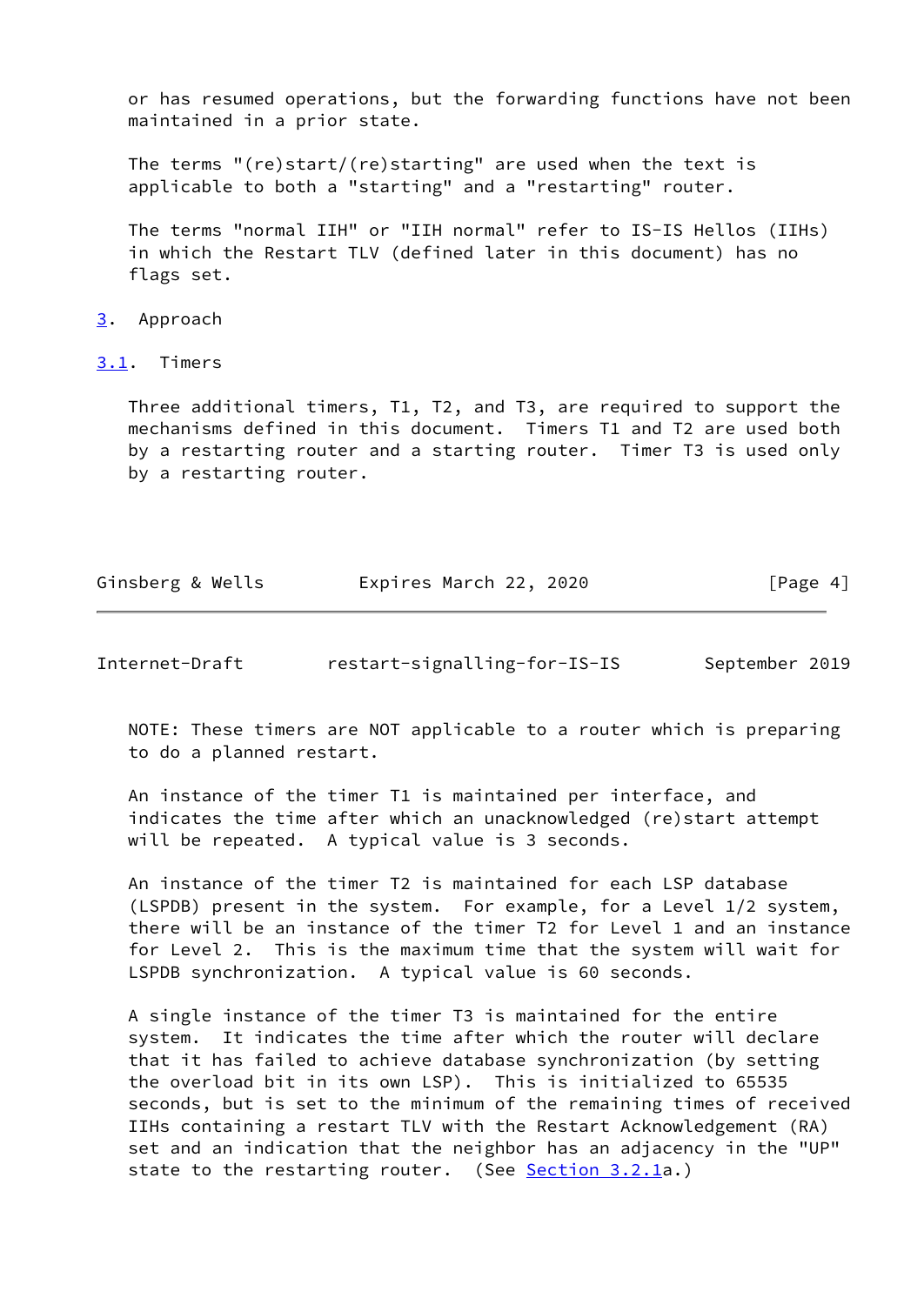## <span id="page-5-0"></span>[3.2](#page-5-0). Restart TLV

 A new TLV is defined to be included in IIH PDUs. The TLV includes flags that are used to convey information during a (re)start. The absence of this TLV indicates that the sender supports none of the functionality defined in this document. Therefore, if a router supports any of the functionality defined in this document it MUST include this TLV in all transmitted IIHs.

## Type 211

Length: Number of octets in the Value field (1 to (3 + ID Length))

Value

 No. of octets +-----------------------+ | Flags | 1 +-----------------------+ | Remaining Time | 2 +-----------------------+ | Restarting Neighbor ID| ID Length +-----------------------+

Flags (1 octet)

| Ginsberg & Wells                                | Expires March 22, 2020                                                                                        | [Page $5$ ]    |
|-------------------------------------------------|---------------------------------------------------------------------------------------------------------------|----------------|
| Internet-Draft                                  | restart-signalling-for-IS-IS                                                                                  | September 2019 |
| 0 1 2 3 4 5 6 7                                 | +--+--+--+--+--+--+--+--+<br> Reserved PA PR SA RA RR <br>+--+--+--+--+--+--+--+--+                           |                |
| RR - Restart Request<br>PR - Restart is planned | RA - Restart Acknowledgement<br>SA - Suppress adjacency advertisement<br>PA - Planned restart acknowledgement |                |
| Remaining Time (2 octets)                       |                                                                                                               |                |
|                                                 | Remaining holding time (in seconds).                                                                          |                |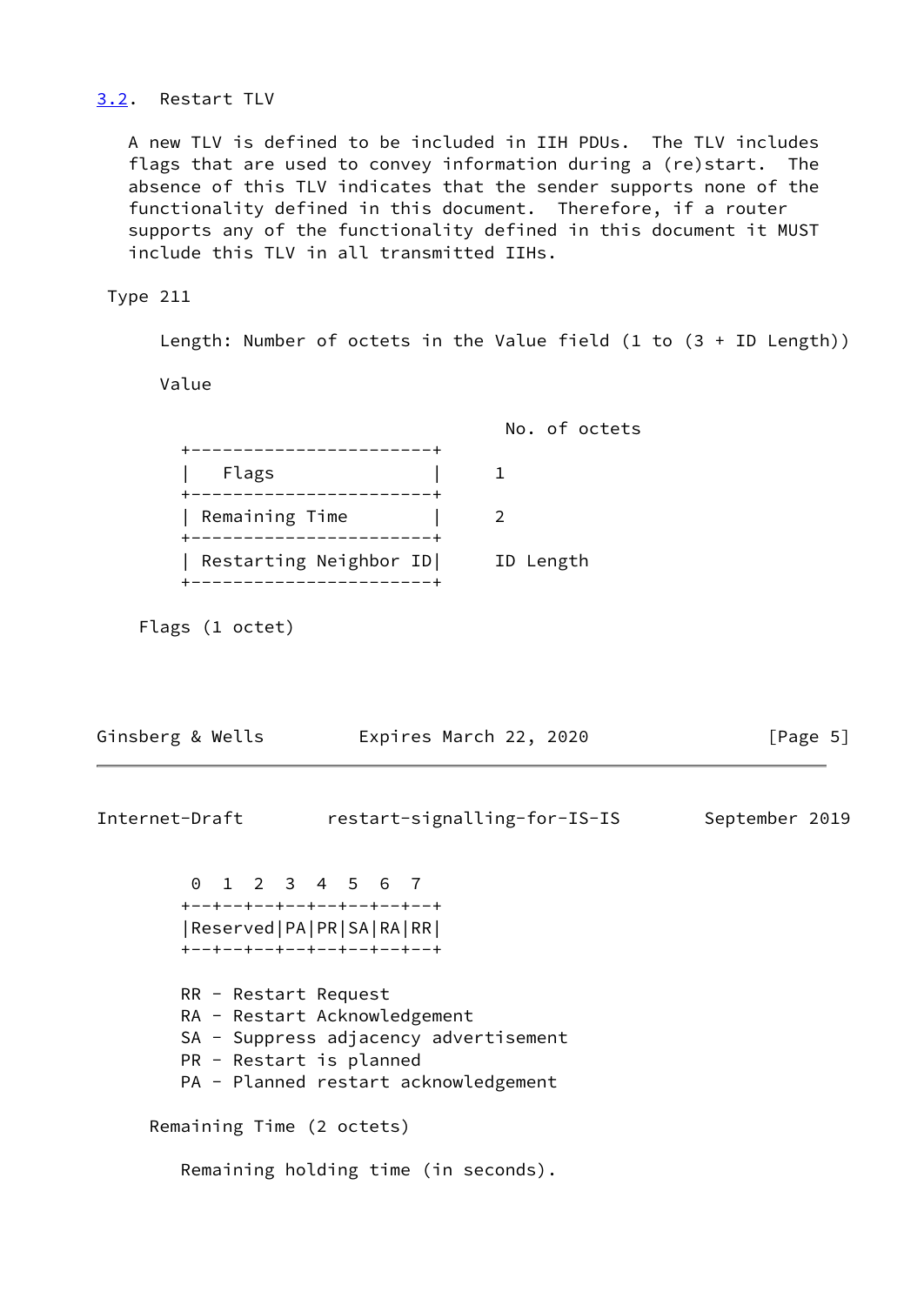Required when the RA, PR, or PA bit is set. Otherwise this field SHOULD be omitted when sent and MUST be ignored when received.

Restarting Neighbor System ID (ID Length octets)

The System ID of the neighbor to which an RA/PA refers.

 Required when the RA or PA bit is set. Otherwise this field SHOULD be omitted when sent and MUST be ignored when received.

 Note: Very early draft versions of the restart functionality did not include the Restarting Neighbor System ID in the TLV. [RFC 5306](https://datatracker.ietf.org/doc/pdf/rfc5306) allowed for the possibility of interoperating with legacy implementations by stating that a router that is expecting an RA on a LAN circuit should assume that the acknowledgement is directed at the local system if the TLV is received with RA set and Restarting Neighbor System ID is not present. It is an implementation choice whether to continue to accept (on a LAN) a TLV with RA set and Restarting Neighbor System ID absent. Note that the omission of the Restarting Neighbor System ID only introduces ambiguity in the case where there are multiple systems on a LAN simultaneously performing restart.

 The RR and SA flags may both be set in the TLV under the conditions described in [Section 3.3.2](#page-14-0). All other combinations where multiple flags are set are invalid and MUST NOT be transmitted. Received TLVs which have invalid flag combinations set MUST be ignored.

| Ginsberg & Wells | Expires March 22, 2020 | [Page 6] |  |
|------------------|------------------------|----------|--|
|                  |                        |          |  |

<span id="page-6-1"></span>Internet-Draft restart-signalling-for-IS-IS September 2019

## <span id="page-6-0"></span>[3.2.1](#page-6-0). Use of RR and RA Bits

 The RR bit is used by a (re)starting router to signal to its neighbors that a (re)start is in progress, that an existing adjacency SHOULD be maintained even under circumstances when the normal operation of the adjacency state machine would require the adjacency to be reinitialized, to request a set of CSNPs, and to request setting of the SRMflags.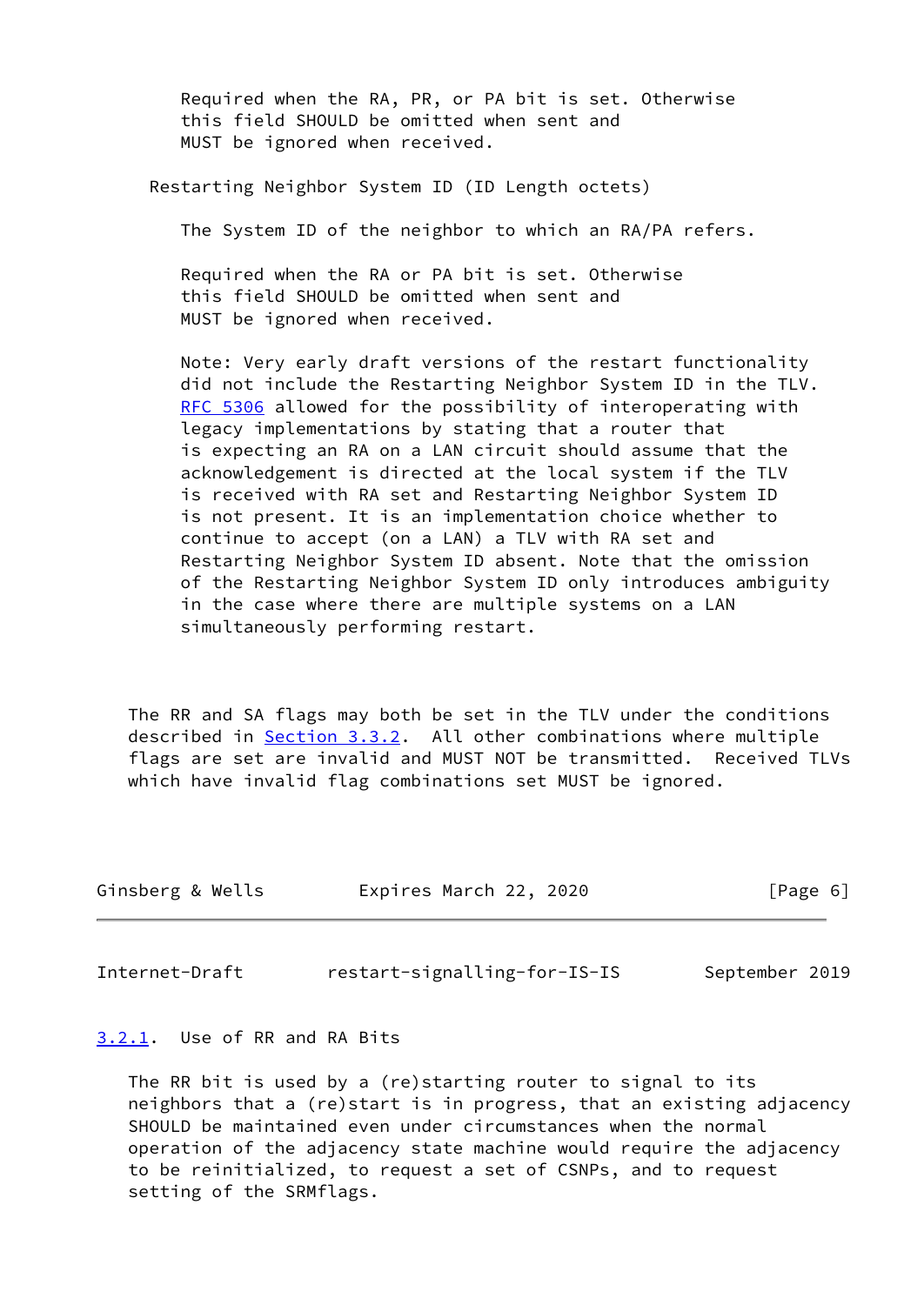The RA bit is sent by the neighbor of a (re)starting router to acknowledge the receipt of a restart TLV with the RR bit set.

When the neighbor of a (re)starting router receives an IIH with the restart TLV having the RR bit set, if there exists on this interface an adjacency in state "UP" with the same System ID, and in the case of a LAN circuit, with the same source LAN address, then, irrespective of the other contents of the "Intermediate System Neighbors" option (LAN circuits) or the "Point-to-Point Three-Way Adjacency" option (Point-to-Point circuits):

- a. the state of the adjacency is not changed. If this is the first IIH with the RR bit set that this system has received associated with this adjacency, then the adjacency is marked as being in "Restart mode" and the adjacency holding time is refreshed - otherwise, the holding time is not refreshed. The "remaining time" transmitted according to (b) below MUST reflect the actual time after which the adjacency will now expire. Receipt of an IIH with the RR bit reset will clear the "Restart mode" state. This procedure allows the restarting router to cause the neighbor to maintain the adjacency long enough for restart to successfully complete, while also preventing repetitive restarts from maintaining an adjacency indefinitely. Whether or not an adjacency is marked as being in "Restart mode" has no effect on adjacency state transitions.
- b. immediately (i.e., without waiting for any currently running timer interval to expire, but with a small random delay of a few tens of milliseconds on LANs to avoid "storms") transmit over the corresponding interface an IIH including the restart TLV with the RR bit clear and the RA bit set, in the case of Point-to-Point adjacencies having updated the "Point-to-Point Three-Way Adjacency" option to reflect any new values received from the (re)starting router. (This allows a restarting router to quickly acquire the correct information to place in its hellos.) The "Remaining Time" MUST be set to the current time (in seconds) before the holding timer on this adjacency is due to expire. If the corresponding interface is a LAN interface, then the Restarting Neighbor System ID SHOULD be set to the System ID of

Ginsberg & Wells **Expires March 22, 2020** [Page 7]

<span id="page-7-0"></span>Internet-Draft restart-signalling-for-IS-IS September 2019

the router from which the IIH with the RR bit set was received.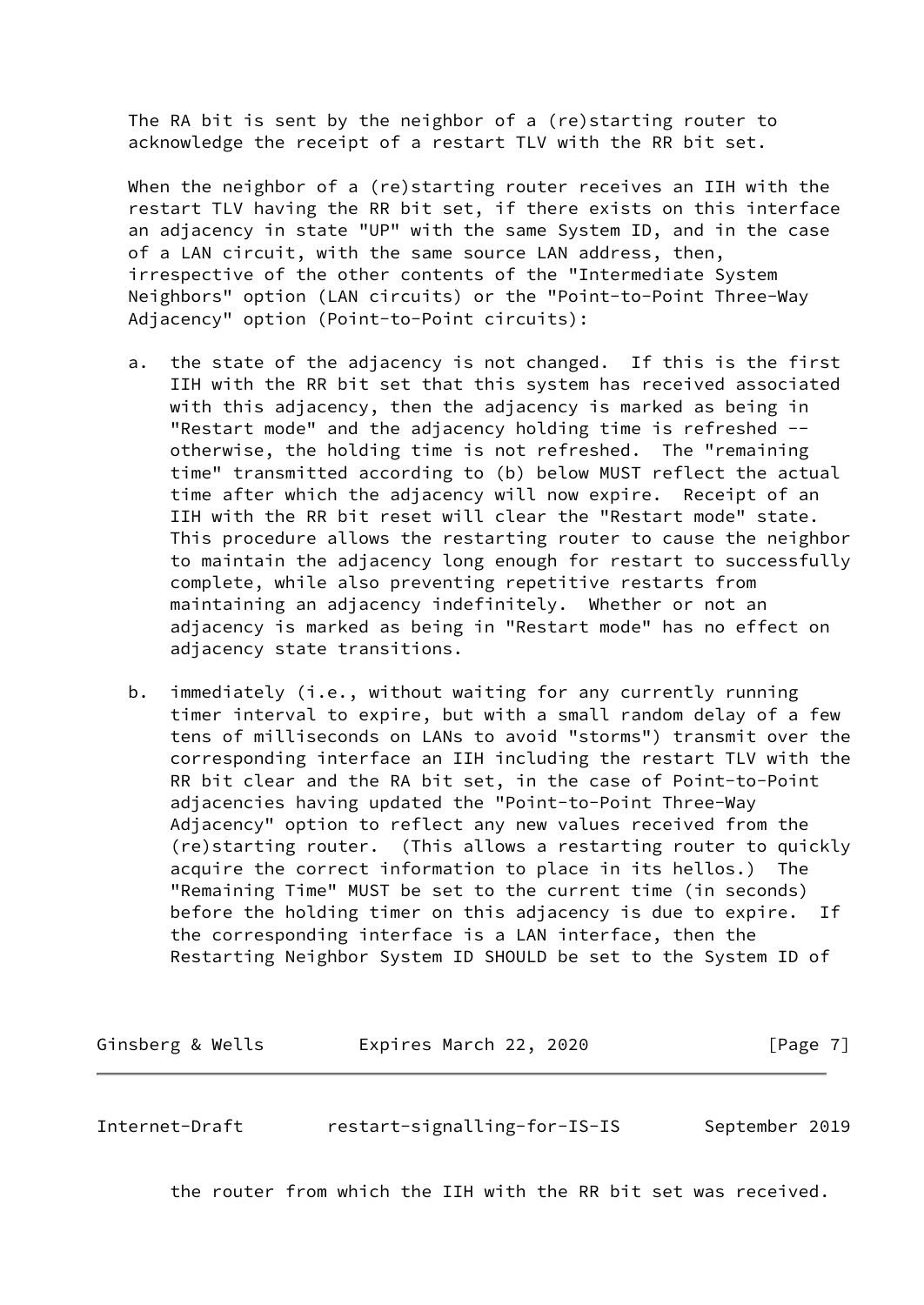This is required to correctly associate the acknowledgement and holding time in the case where multiple systems on a LAN restart at approximately the same time. This IIH SHOULD be transmitted before any LSPs or SNPs are transmitted as a result of the receipt of the original IIH.

 c. if the corresponding interface is a Point-to-Point interface, or if the receiving router has the highest LnRouterPriority (with the highest source MAC (Media Access Control) address breaking ties) among those routers to which the receiving router has an adjacency in state "UP" on this interface whose IIHs contain the restart TLV, excluding adjacencies to all routers which are considered in "Restart mode" (note the actual DIS is NOT changed by this process), initiate the transmission over the corresponding interface of a complete set of CSNPs, and set SRMflags on the corresponding interface for all LSPs in the local LSP database.

 Otherwise (i.e., if there was no adjacency in the "UP" state to the System ID in question), process the IIH as normal by reinitializing the adjacency and setting the RA bit in the returned IIH.

<span id="page-8-0"></span>[3.2.2](#page-8-0). Use of the SA Bit

 The SA bit is used by a starting router to request that its neighbor suppress advertisement of the adjacency to the starting router in the neighbor's LSPs.

 A router that is starting has no maintained forwarding function state. This may or may not be the first time the router has started. If this is not the first time the router has started, copies of LSPs generated by this router in its previous incarnation may exist in the LSP databases of other routers in the network. These copies are likely to appear "newer" than LSPs initially generated by the starting router due to the reinitialization of LSP fragment sequence numbers by the starting router. This may cause temporary blackholes to occur until the normal operation of the update process causes the starting router to regenerate and flood copies of its own LSPs with higher sequence numbers. The temporary blackholes can be avoided if the starting router's neighbors suppress advertising an adjacency to the starting router until the starting router has been able to propagate newer versions of LSPs generated by previous incarnations.

When a router receives an IIH with the restart TLV having the SA bit set, if there exists on this interface an adjacency in state "UP" with the same System ID, and in the case of a LAN circuit, with the same source LAN address, then the router MUST suppress advertisement

Ginsberg & Wells **Expires March 22, 2020** [Page 8]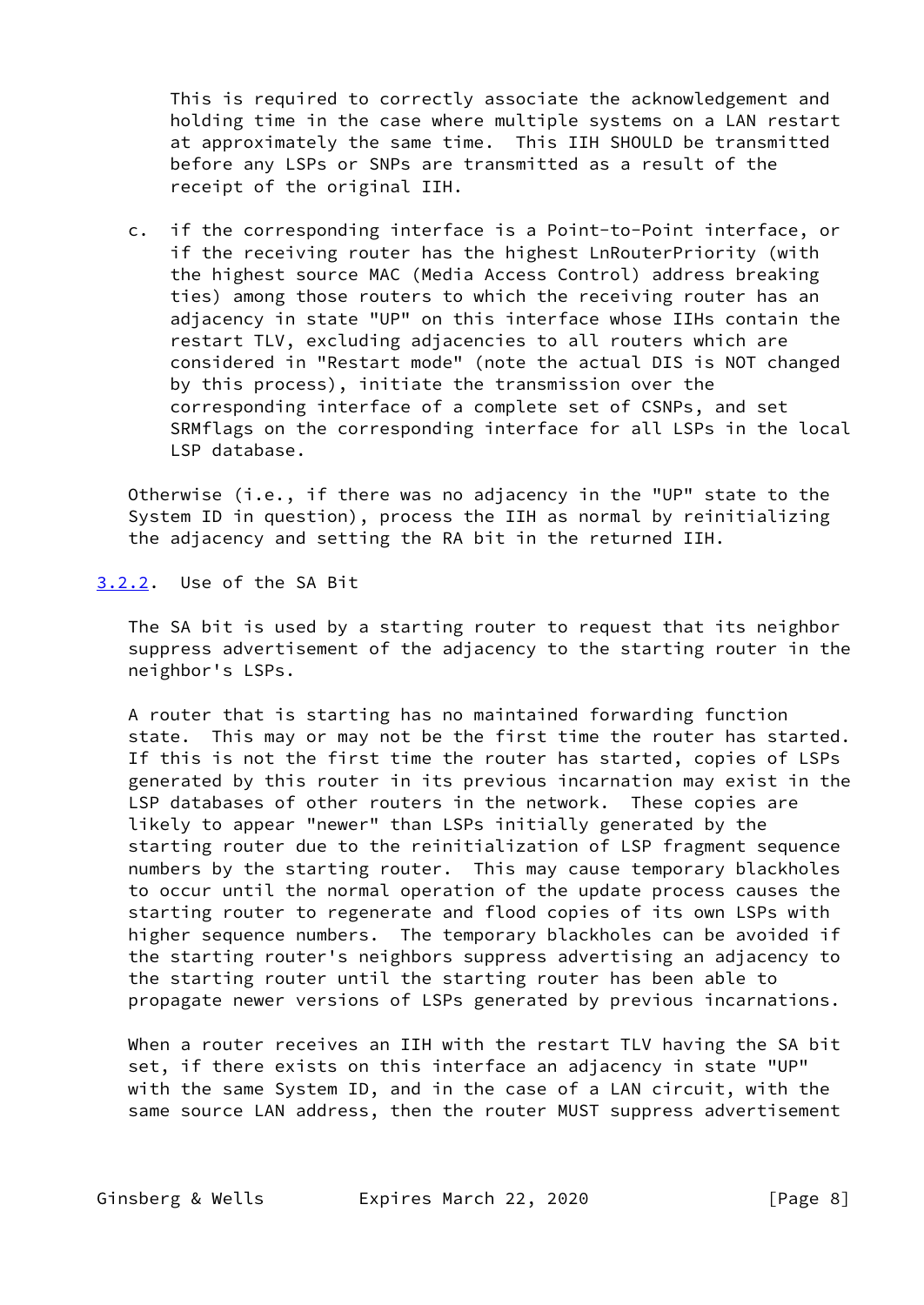<span id="page-9-1"></span>

| Internet-Draft | restart-signalling-for-IS-IS | September 2019 |  |
|----------------|------------------------------|----------------|--|
|                |                              |                |  |

 of the adjacency to the neighbor in its own LSPs. Until an IIH with the SA bit clear has been received, the neighbor advertisement MUST continue to be suppressed. If the adjacency transitions to the "UP" state, the new adjacency MUST NOT be advertised until an IIH with the SA bit clear has been received.

 Note that a router that suppresses advertisement of an adjacency MUST NOT use this adjacency when performing its SPF calculation. particular, if an implementation follows the example guidelines presented in [\[ISO10589](#page-26-4)], Annex C.2.5, Step 0:b) "pre-load TENT with the local adjacency database", the suppressed adjacency MUST NOT be loaded into TENT.

<span id="page-9-0"></span>[3.2.3](#page-9-0). Use of PR and PA Bits

 The PR bit is used by a router which is planning to initiate a restart to signal to its neighbors that it will be restarting. The router sending an IIH with PR bit set SHOULD set the "remaining time" to a value greater than the expected control plane restart time. The PR bit SHOULD remain set in IIHs until the restart is initiated.

 The PA bit is sent by the neighbor of a router planning to restart to acknowledge receipt of a restart TLV with the PR bit set.

 When the neighbor of a router planning a restart receives an IIH with the restart TLV having the PR bit set, if there exists on this interface an adjacency in state "UP" with the same System ID, and in the case of a LAN circuit, with the same source LAN address, then:

- a. if this is the first IIH with the PR bit set that this system has received associated with this adjacency, then the adjacency is marked as being in "Planned Restart state" and the adjacency holding time is refreshed -- otherwise, the holding time is not refreshed. The holding time SHOULD be set to the "remaining time" specified in the received IIH with PR set. The "remaining time" transmitted according to (b) below MUST reflect the actual time after which the adjacency will now expire. Receipt of an IIH with the PR bit reset will clear the "Planned Restart state" and cause the receiving router to set the adjacency hold time to the locally configured value. This procedure allows the router planning a restart to cause the neighbor to maintain the adjacency long enough for restart to successfully complete. Whether or not an adjacency is marked as being in "Planned Restart state" has no effect on adjacency state transitions.
- b. immediately (i.e., without waiting for any currently running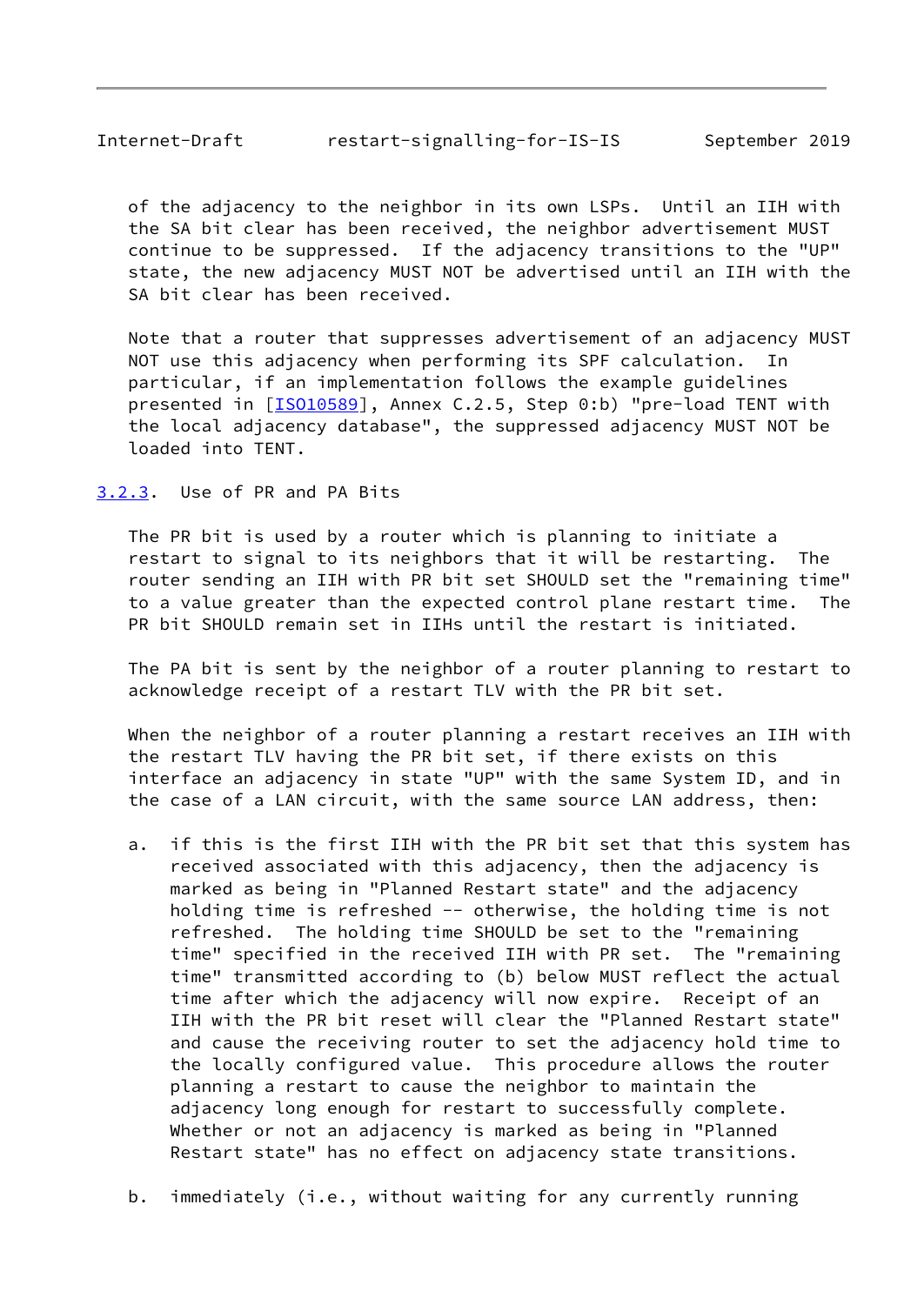timer interval to expire, but with a small random delay of a few tens of milliseconds on LANs to avoid "storms") transmit over the

| Ginsberg & Wells | Expires March 22, 2020 | [Page 9] |
|------------------|------------------------|----------|
|------------------|------------------------|----------|

Internet-Draft restart-signalling-for-IS-IS September 2019

 corresponding interface an IIH including the restart TLV with the PR bit clear and the PA bit set. The "Remaining Time" MUST be set to the current time (in seconds) before the holding timer on this adjacency is due to expire. If the corresponding interface is a LAN interface, then the Restarting Neighbor System ID SHOULD be set to the System ID of the router from which the IIH with the PR bit set was received. This is required to correctly associate the acknowledgement and holding time in the case where multiple systems on a LAN are planning a restart at approximately the same time.

 NOTE: Receipt of an IIH with PA bit set indicates to the router planning a restart that the neighbor is aware of the planned restart and - in the absence of topology changes as described below - will maintain the adjacency for the "remaining time" included in the IIH with PA set.

 By definition, a restarting router maintains forwarding state across the control plane restart (see [Section 2\)](#page-3-0). But while a control plane restart is in progress it is expected that the restarting router will be unable to respond to topology changes. It is therefore useful to signal a planned restart so that the neighbors of the restarting router can determine whether it is safe to maintain the adjacency if other topology changes occur prior to the completion of the restart. Signalling a planned restart in the absence of maintained forwarding plane state is likely to lead to significant traffic loss and MUST NOT be done.

 Neighbors of the router which has signaled planned restart SHOULD maintain the adjacency in a planned restart state until it receives an IIH with the RR bit set, receives an IIH with both PR and RR bits clear, or the adjacency holding time expires - whichever occurs first. Neighbors which choose not to follow the recommended behavior need to consider the impact on traffic delivery of not using the restarting router for forwarding traffic during the restart period.

 While the adjacency is in planned restart state some or all of the following actions MAY be taken: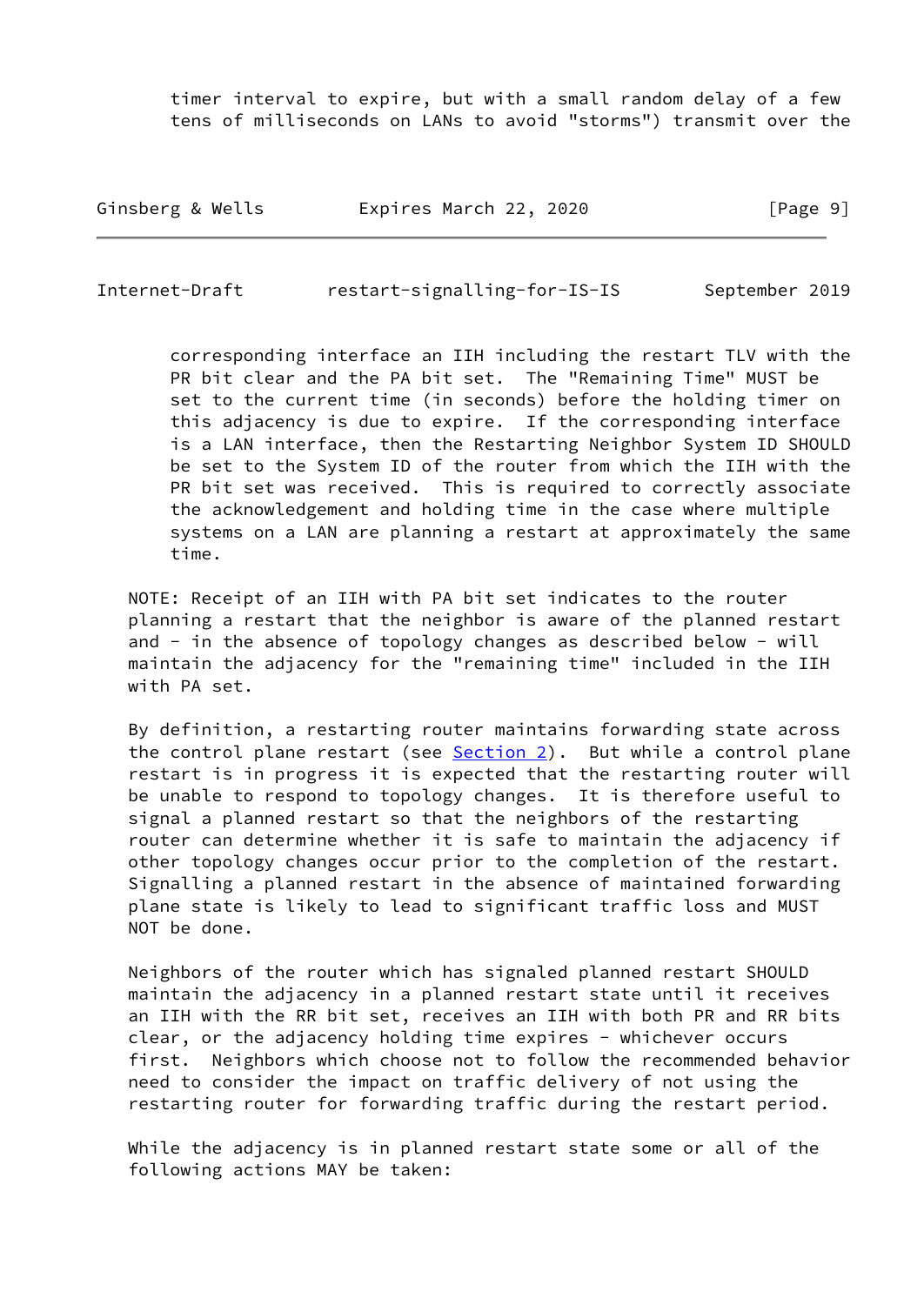a. if additional topology changes occur, the adjacency which is in planned restart state MAY be brought down even though the hold time has not yet expired. Given that the neighbor which has signaled a planned restart is not expected to update its forwarding plane in response to signalling of the topology changes (since it is restarting) traffic which transits that node is at risk of being improperly forwarded. On a LAN circuit, if the router in planned restart state is the DIS at any supported level, the adjacency(ies) SHOULD be brought down whenever any LSP

| Ginsberg & Wells | Expires March 22, 2020 | [Page 10] |
|------------------|------------------------|-----------|
|                  |                        |           |

<span id="page-11-1"></span>Internet-Draft restart-signalling-for-IS-IS September 2019

 update is either generated or received, so as to trigger a new DIS election. Failure to do so will compromise the reliability of the Update Process on that circuit. What other criteria are used to determine what topology changes will trigger bringing the adjacency down is a local implementation decision.

- b. if a BFD [\[RFC5880](https://datatracker.ietf.org/doc/pdf/rfc5880)] session to the neighbor which signals a planned restart is in the UP state and subsequently goes DOWN, the event MAY be ignored since it is possible this is an expected side effect of the restart. Use of the Control Plane Independent state as signalled in BFD control packets SHOULD be considered in the decision to ignore a BFD Session DOWN event.
- c. on a Point-to-Point circuit, transmission of LSPs, CSNPs, and PSNPs MAY be suppressed. It is expected that the PDUs will not be received.

 Use of the PR bit provides a means to safely support restart periods which are significantly longer than standard holdtimes.

# <span id="page-11-0"></span>[3.3](#page-11-0). Adjacency (Re)Acquisition

 Adjacency (re)acquisition is the first step in (re)initialization. Restarting and starting routers will make use of the RR bit in the restart TLV, though each will use it at different stages of the (re)start procedure.

<span id="page-11-2"></span>[3.3.1](#page-11-2). Adjacency Reacquisition during Restart

 The restarting router explicitly notifies its neighbor that the adjacency is being reacquired, and hence that it SHOULD NOT reinitialize the adjacency. This is achieved by setting the RR bit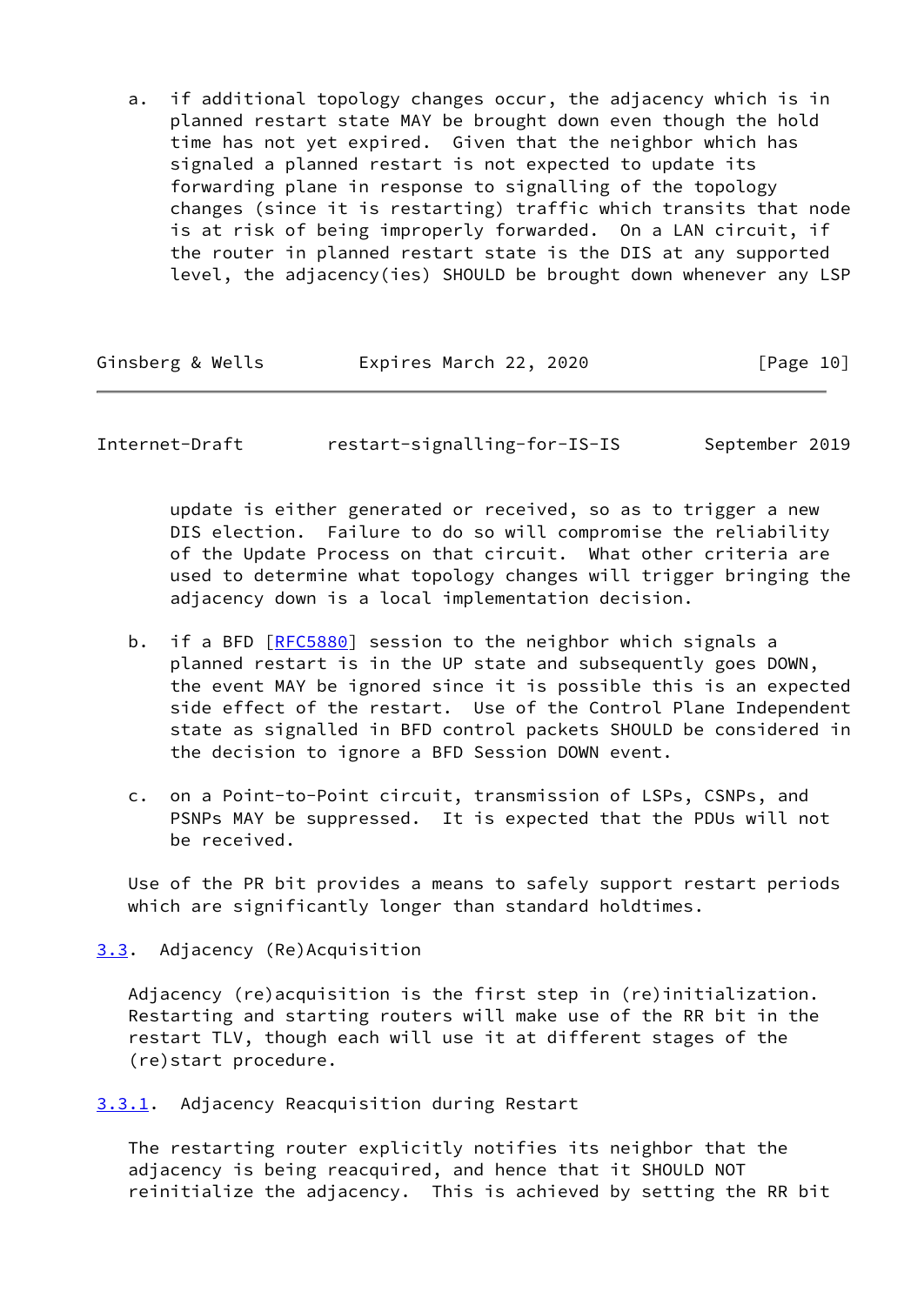in the restart TLV. When the neighbor of a restarting router receives an IIH with the restart TLV having the RR bit set, if there exists on this interface an adjacency in state "UP" with the same System ID, and in the case of a LAN circuit, with the same source LAN address, then the procedures described in **Section 3.2.1** are followed.

 A router that does not support the restart capability will ignore the restart TLV and reinitialize the adjacency as normal, returning an IIH without the restart TLV.

 On restarting, a router initializes the timer T3, starts the timer T2 for each LSPDB, and for each interface (and in the case of a LAN circuit, for each level) starts the timer T1 and transmits an IIH containing the restart TLV with the RR bit set.

| Ginsberg & Wells | Expires March 22, 2020 | [Page 11] |  |
|------------------|------------------------|-----------|--|
|                  |                        |           |  |

| Internet-Draft | restart-signalling-for-IS-IS | September 2019 |
|----------------|------------------------------|----------------|
|----------------|------------------------------|----------------|

 On a Point-to-Point circuit, the restarting router SHOULD set the "Adjacency Three-Way State" to "Init", because the receipt of the acknowledging IIH (with RA set) MUST cause the adjacency to enter the "UP" state immediately.

 On a LAN circuit, the LAN-ID assigned to the circuit SHOULD be the same as that used prior to the restart. In particular, for any circuits for which the restarting router was previously DIS, the use of a different LAN-ID would necessitate the generation of a new set of pseudonode LSPs, and corresponding changes in all the LSPs referencing them from other routers on the LAN. By preserving the LAN-ID across the restart, this churn can be prevented. To enable a restarting router to learn the LAN-ID used prior to restart, the LAN- ID specified in an IIH with RR set MUST be ignored.

 Transmission of "normal IIHs" is inhibited until the conditions described below are met (in order to avoid causing an unnecessary adjacency initialization). Upon expiry of the timer T1, it is restarted and the IIH is retransmitted as above.

When a restarting router receives an IIH a local adjacency is established as usual, and if the IIH contains a restart TLV with the RA bit set (and on LAN circuits with a Restart Neighbor System ID that matches that of the local system), the receipt of the acknowledgement over that interface is noted. When the RA bit is set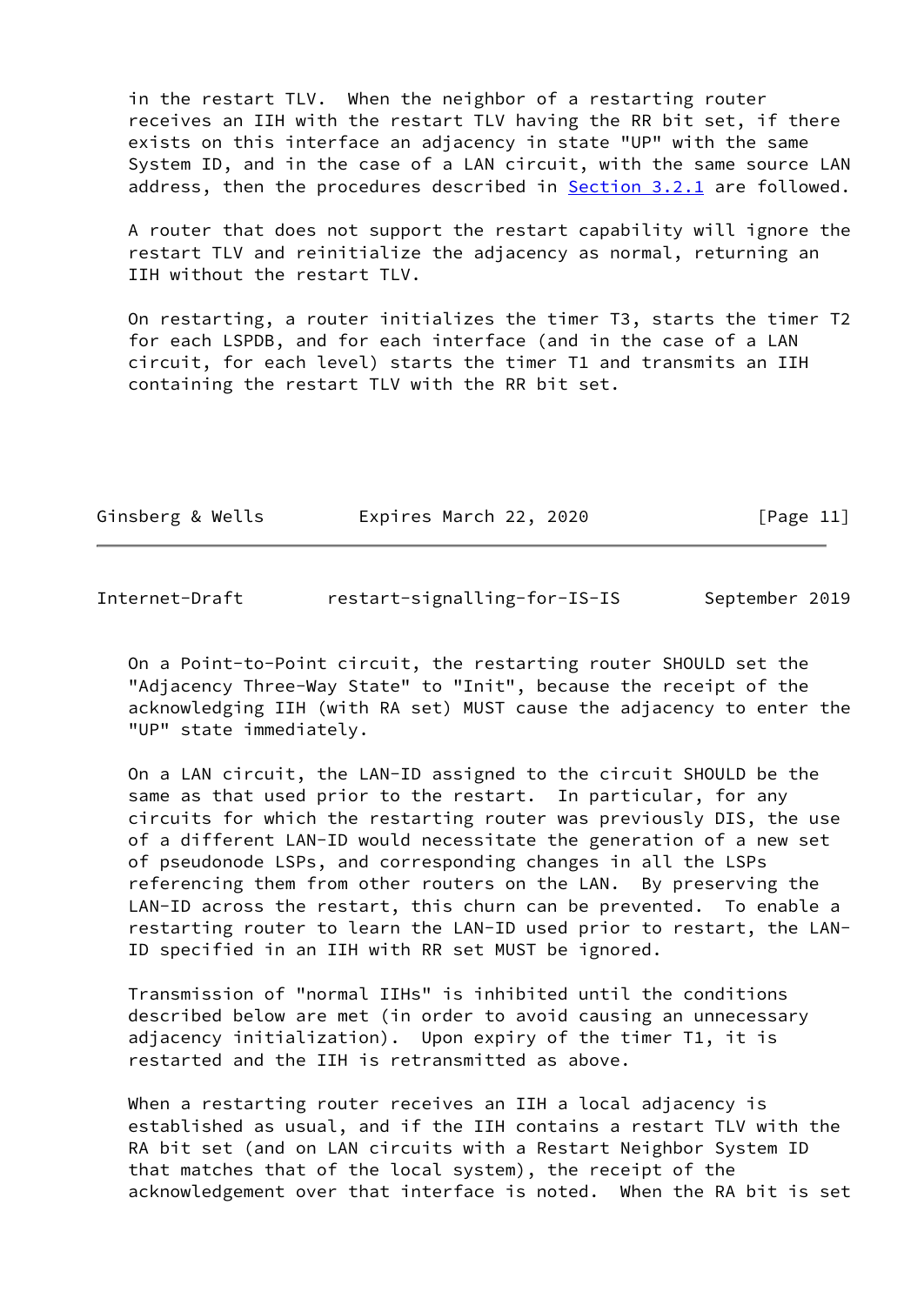and the state of the remote adjacency is "UP", then the timer T3 is set to the minimum of its current value and the value of the "Remaining Time" field in the received IIH.

 On a Point-to-Point link, receipt of an IIH not containing the restart TLV is also treated as an acknowledgement, since it indicates that the neighbor is not restart capable. However, since no CSNP is guaranteed to be received over this interface, the timer T1 is cancelled immediately without waiting for a complete set of CSNPs. Synchronization may therefore be deemed complete even though there are some LSPs which are held (only) by this neighbor (see [Section 3.4](#page-16-1)). In this case, we also want to be certain that the neighbor will reinitialize the adjacency in order to guarantee that the SRMflags have been set on its database, thus ensuring eventual LSPDB synchronization. This is guaranteed to happen except in the case where the Adjacency Three-Way State in the received IIH is "UP" and the Neighbor Extended Local Circuit ID matches the extended local circuit ID assigned by the restarting router. In this case, the restarting router MUST force the adjacency to reinitialize by setting the local Adjacency Three-Way State to "DOWN" and sending a normal IIH.

| Ginsberg & Wells | Expires March 22, 2020 | [Page 12] |
|------------------|------------------------|-----------|
|                  |                        |           |

<span id="page-13-0"></span>Internet-Draft restart-signalling-for-IS-IS September 2019

 In the case of a LAN interface, receipt of an IIH not containing the restart TLV is unremarkable since synchronization can still occur so long as at least one of the non-restarting neighboring routers on the LAN supports restart. Therefore, T1 continues to run in this case. If none of the neighbors on the LAN are restart capable, T1 will eventually expire after the locally defined number of retries.

 In the case of a Point-to-Point circuit, the "LocalCircuitID" and "Extended Local Circuit ID" information contained in the IIH can be used immediately to generate an IIH containing the correct three-way handshake information. The presence of "Neighbor Extended Local Circuit ID" information that does not match the value currently in use by the local system is ignored (since the IIH may have been transmitted before the neighbor had received the new value from the restarting router), but the adjacency remains in the initializing state until the correct information is received.

In the case of a LAN circuit, the source neighbor information (e.g.,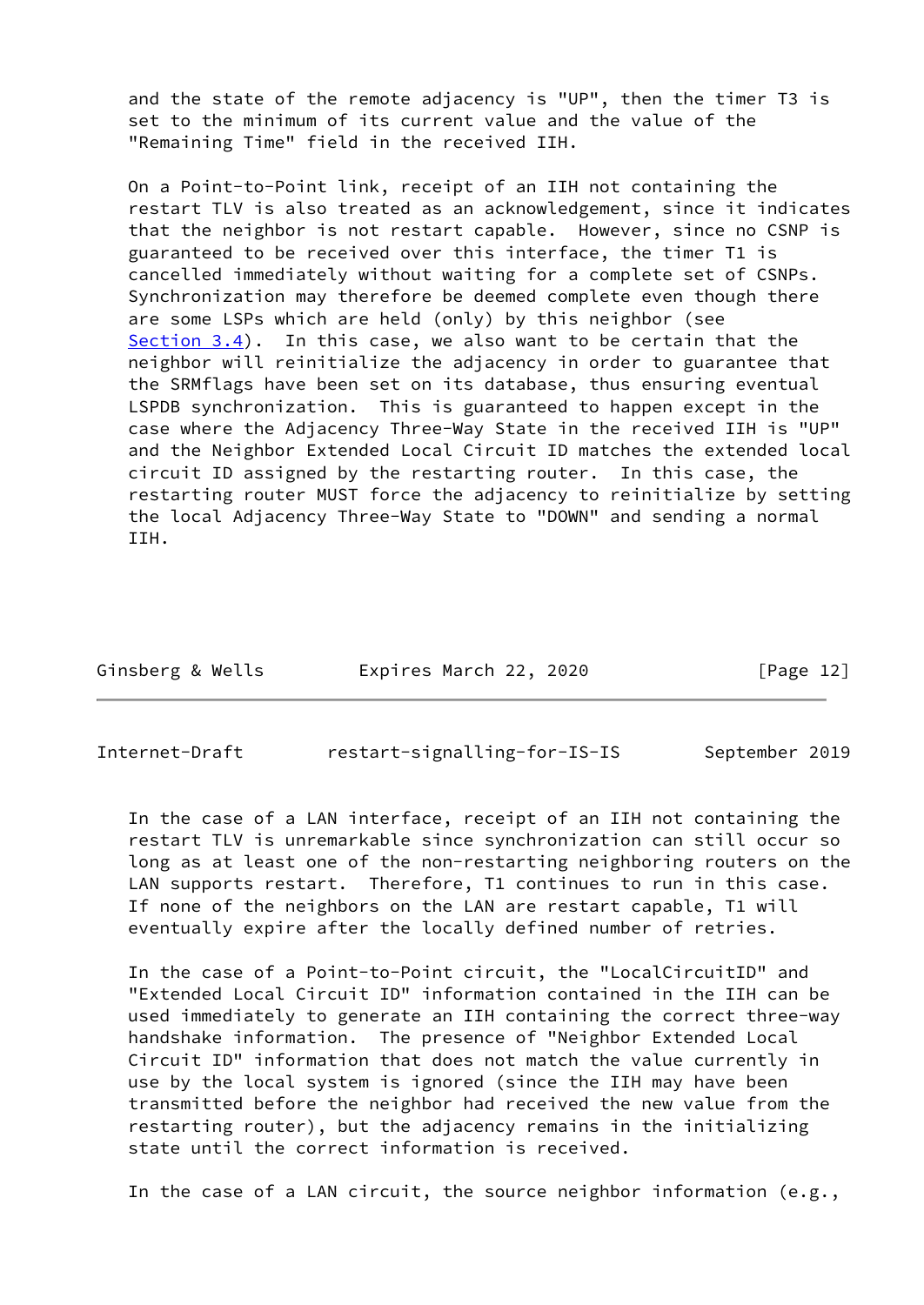SNPAAddress) is recorded and used for adjacency establishment and maintenance as normal.

 When BOTH a complete set of CSNPs (for each active level, in the case of a Point-to-Point circuit) and an acknowledgement have been received over the interface, the timer T1 is cancelled.

 Once the timer T1 has been cancelled, subsequent IIHs are transmitted according to the normal algorithms, but including the restart TLV with both RR and RA clear.

 If a LAN contains a mixture of systems, only some of which support the new algorithm, database synchronization is still guaranteed, but the "old" systems will have reinitialized their adjacencies.

 If an interface is active, but does not have any neighboring router reachable over that interface, the timer T1 would never be cancelled, and according to [Section 3.4.1.1](#page-17-2), the SPF would never be run. Therefore, timer T1 is cancelled after some predetermined number of expirations (which MAY be 1).

<span id="page-14-0"></span>[3.3.2](#page-14-0). Adjacency Acquisition during Start

 The starting router wants to ensure that in the event that a neighboring router has an adjacency to the starting router in the "UP" state (from a previous incarnation of the starting router), this adjacency is reinitialized. The starting router also wants neighboring routers to suppress advertisement of an adjacency to the starting router until LSP database synchronization is achieved. This is achieved by sending IIHs with the RR bit clear and the SA bit set

| Ginsberg & Wells | Expires March 22, 2020 | [Page 13] |
|------------------|------------------------|-----------|
|------------------|------------------------|-----------|

Internet-Draft restart-signalling-for-IS-IS September 2019

 in the restart TLV. The RR bit remains clear and the SA bit remains set in subsequent transmissions of IIHs until the adjacency has reached the "UP" state and the initial T1 timer interval (see below) has expired.

 Receipt of an IIH with the RR bit clear will result in the neighboring router utilizing normal operation of the adjacency state machine. This will ensure that any old adjacency on the neighboring router will be reinitialized.

Upon receipt of an IIH with the SA bit set, the behavior described in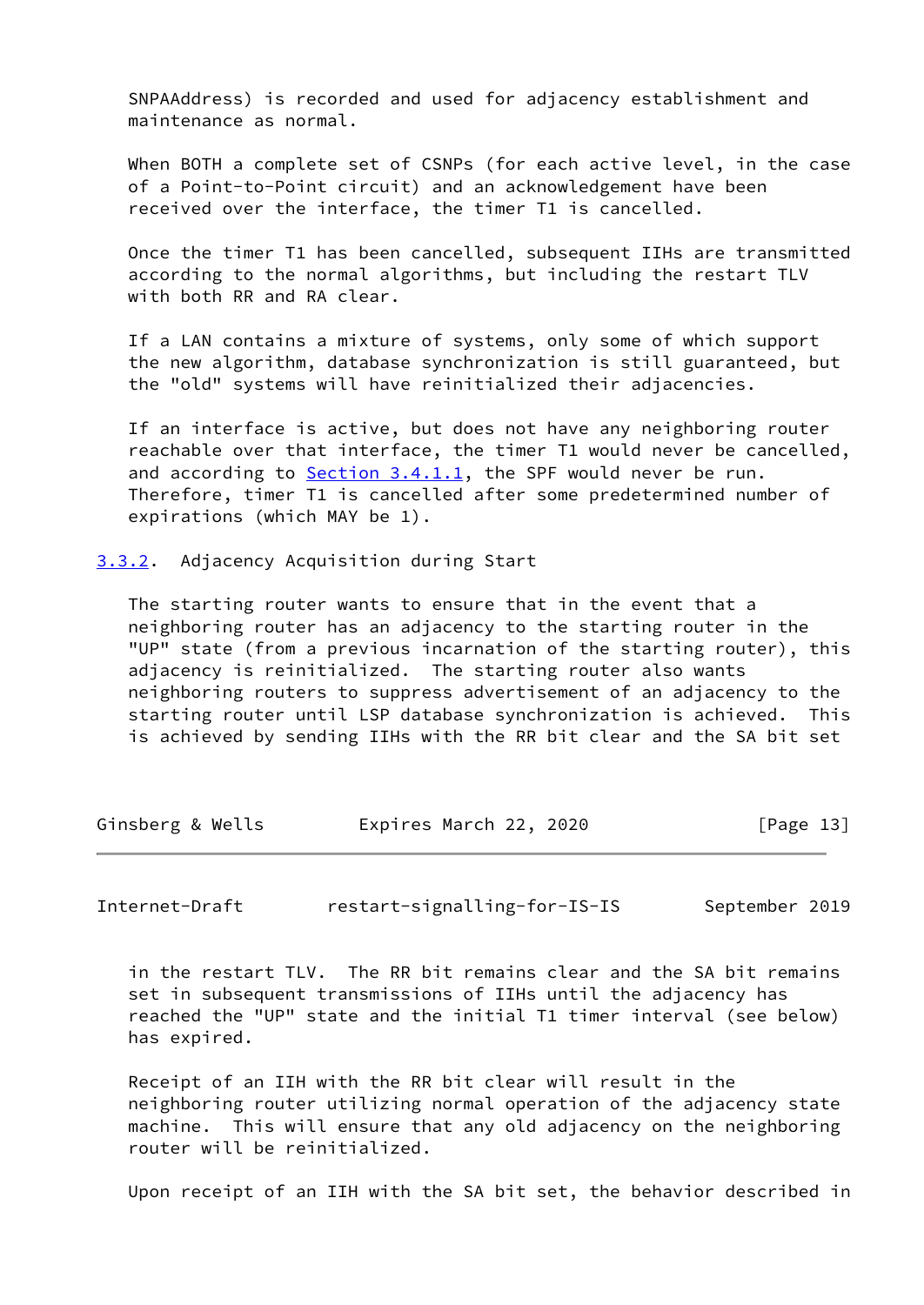[Section 3.2.2](#page-8-0) is followed.

Upon starting, a router starts timer T2 for each LSPDB.

 For each interface (and in the case of a LAN circuit, for each level), when an adjacency reaches the "UP" state, the starting router starts a timer T1 and transmits an IIH containing the restart TLV with the RR bit clear and SA bit set. Upon expiry of the timer T1, it is restarted and the IIH is retransmitted with both RR and SA bits set (only the RR bit has changed state from earlier IIHs).

 Upon receipt of an IIH with the RR bit set (regardless of whether or not the SA bit is set), the behavior described in [Section 3.2.1](#page-6-0) is followed.

 When an IIH is received by the starting router and the IIH contains a restart TLV with the RA bit set (and on LAN circuits with a Restart Neighbor System ID that matches that of the local system), the receipt of the acknowledgement over that interface is noted.

 On a Point-to-Point link, receipt of an IIH not containing the restart TLV is also treated as an acknowledgement, since it indicates that the neighbor is not restart capable. Since the neighbor will have reinitialized the adjacency, this guarantees that SRMflags have been set on its database, thus ensuring eventual LSPDB synchronization. However, since no CSNP is guaranteed to be received over this interface, the timer T1 is cancelled immediately without waiting for a complete set of CSNPs. Synchronization may therefore be deemed complete even though there are some LSPs that are held (only) by this neighbor (see [Section 3.4](#page-16-1)).

 In the case of a LAN interface, receipt of an IIH not containing the restart TLV is unremarkable since synchronization can still occur so long as at least one of the non-restarting neighboring routers on the LAN supports restart. Therefore, T1 continues to run in this case. If none of the neighbors on the LAN are restart capable, T1 will eventually expire after the locally defined number of retries. The

| Ginsberg & Wells | Expires March 22, 2020 | [Page 14] |
|------------------|------------------------|-----------|
|                  |                        |           |

<span id="page-15-0"></span>Internet-Draft restart-signalling-for-IS-IS September 2019

 usual operation of the update process will ensure that synchronization is eventually achieved.

When BOTH a complete set of CSNPs (for each active level, in the case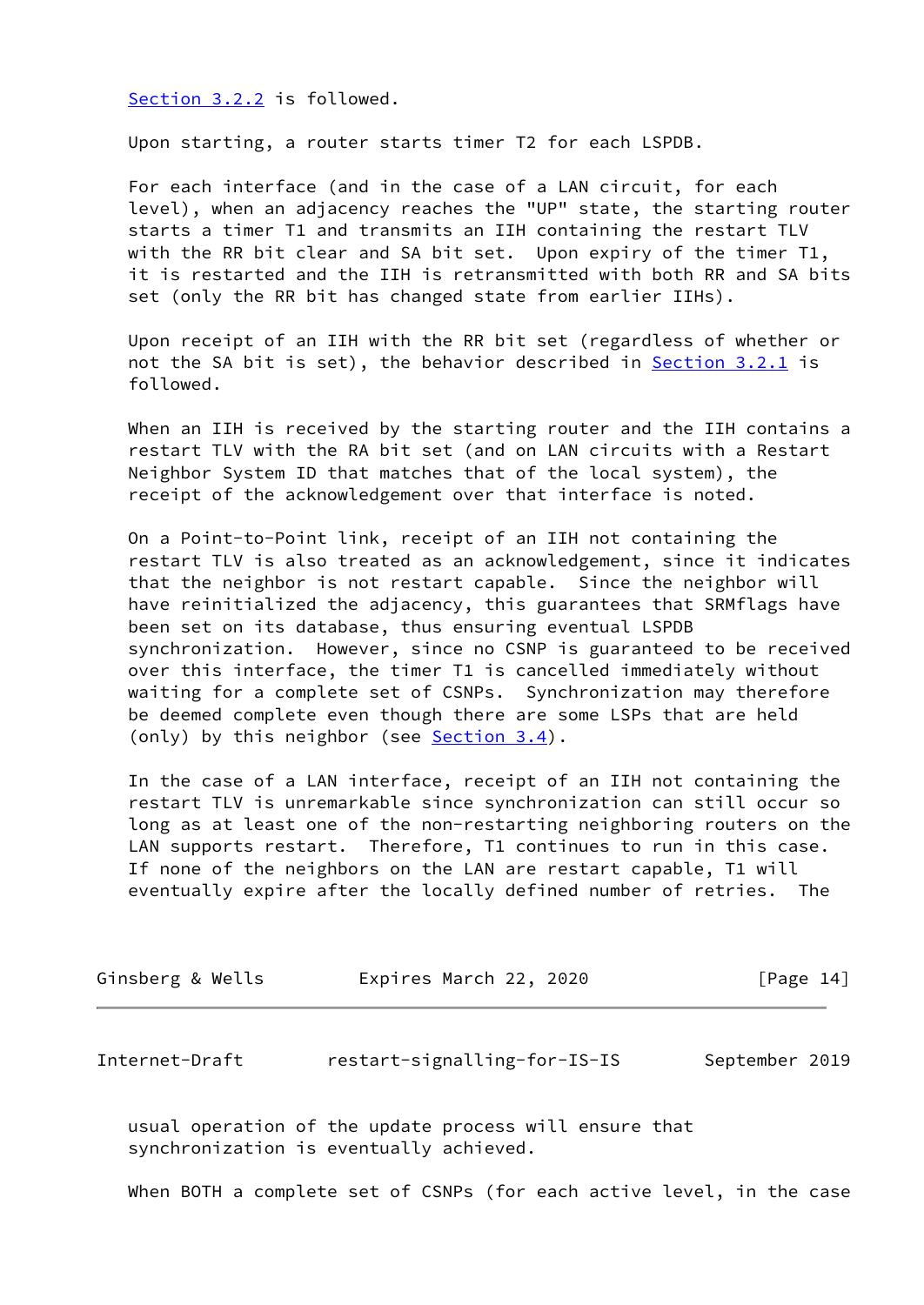of a Point-to-Point circuit) and an acknowledgement have been received over the interface, the timer T1 is cancelled. Subsequent IIHs sent by the starting router have the RR and RA bits clear and the SA bit set in the restart TLV.

 Timer T1 is cancelled after some predetermined number of expirations (which MAY be 1).

 When the T2 timer(s) are cancelled or expire, transmission of "normal IIHs" will begin.

<span id="page-16-0"></span>[3.3.3](#page-16-0). Multiple Levels

 A router that is operating as both a Level 1 and a Level 2 router on a particular interface MUST perform the above operations for each level.

 On a LAN interface, it MUST send and receive both Level 1 and Level 2 IIHs and perform the CSNP synchronizations independently for each level.

 On a Point-to-Point interface, only a single IIH (indicating support for both levels) is required, but it MUST perform the CSNP synchronizations independently for each level.

<span id="page-16-1"></span>[3.4](#page-16-1). Database Synchronization

 When a router is started or restarted, it can expect to receive a complete set of CSNPs over each interface. The arrival of the CSNP(s) is now guaranteed, since an IIH with the RR bit set will be retransmitted until the CSNP(s) are correctly received.

 The CSNPs describe the set of LSPs that are currently held by each neighbor. Synchronization will be complete when all these LSPs have been received.

 When (re)starting, a router starts an instance of timer T2 for each LSPDB as described in [Section 3.3.1](#page-11-2) or [Section 3.3.2.](#page-14-0) In addition to normal processing of the CSNPs, the set of LSPIDs contained in the first complete set of CSNPs received over each interface is recorded, together with their remaining lifetime. In the case of a LAN interface, a complete set of CSNPs MUST consist of CSNPs received from neighbors that are not restarting. If there are multiple interfaces on the (re)starting router, the recorded set of LSPIDs is

| Ginsberg & Wells | Expires March 22, 2020 | [Page 15] |
|------------------|------------------------|-----------|
|------------------|------------------------|-----------|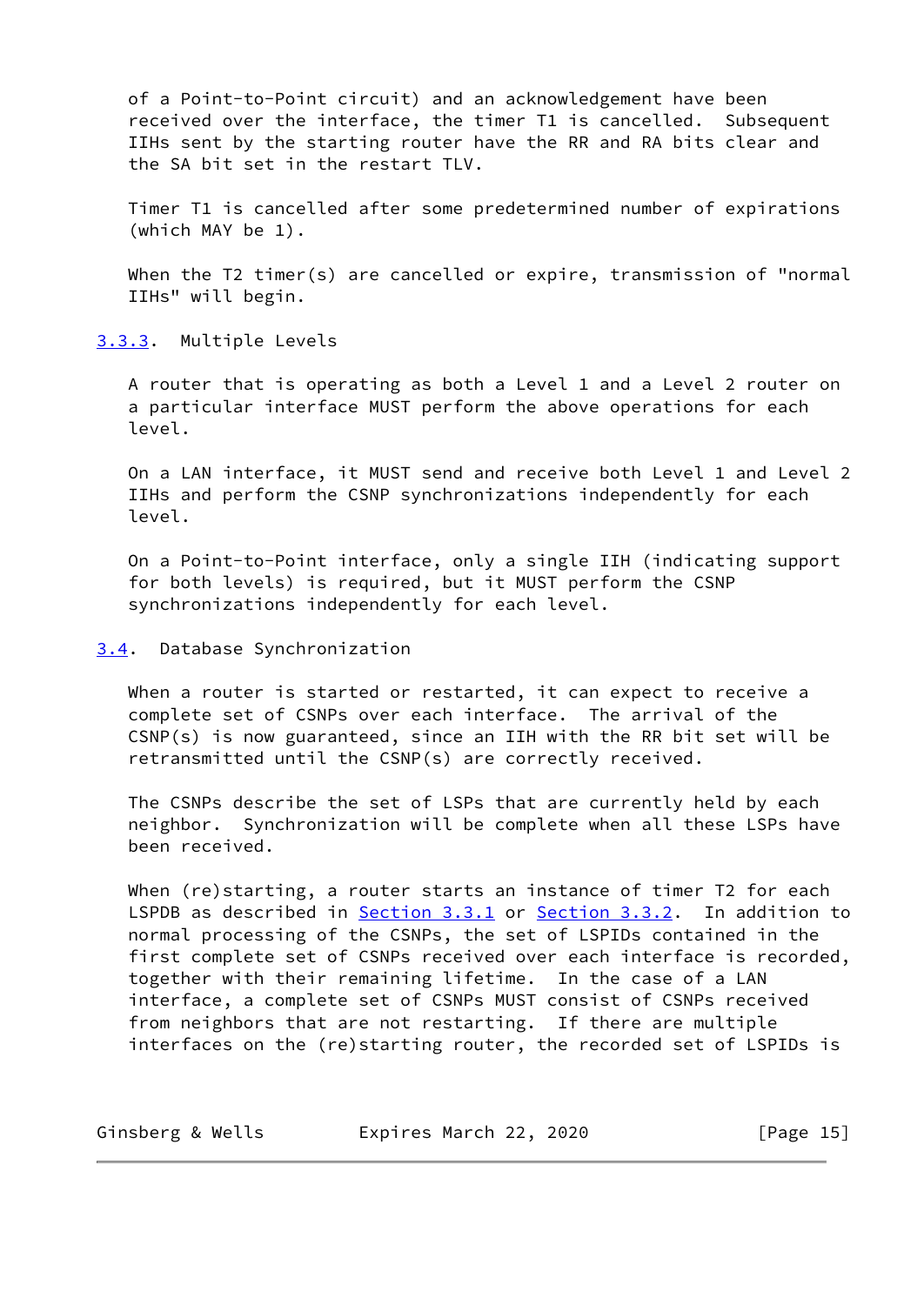<span id="page-17-1"></span> the union of those received over each interface. LSPs with a remaining lifetime of zero are NOT so recorded.

 As LSPs are received (by the normal operation of the update process) over any interface, the corresponding LSPID entry is removed (it is also removed if an LSP arrives before the CSNP containing the reference). When an LSPID has been held in the list for its indicated remaining lifetime, it is removed from the list. When the list of LSPIDs is empty and the timer T1 has been cancelled for all the interfaces that have an adjacency at this level, the timer T2 is cancelled.

 At this point, the local database is guaranteed to contain all the LSP(s) (either the same sequence number or a more recent sequence number) that were present in the neighbors' databases at the time of (re)starting. LSPs that arrived in a neighbor's database after the time of (re)starting may or may not be present, but the normal operation of the update process will guarantee that they will eventually be received. At this point, the local database is deemed to be "synchronized".

 Since LSPs mentioned in the CSNP(s) with a zero remaining lifetime are not recorded, and those with a short remaining lifetime are deleted from the list when the lifetime expires, cancellation of the timer T2 will not be prevented by waiting for an LSP that will never arrive.

<span id="page-17-0"></span>[3.4.1](#page-17-0). LSP Generation and Flooding and SPF Computation

 The operation of a router starting, as opposed to restarting, is somewhat different. These two cases are dealt with separately below.

#### <span id="page-17-2"></span>[3.4.1.1](#page-17-2). Restarting

 In order to avoid causing unnecessary routing churn in other routers, it is highly desirable that the router's own LSPs generated by the restarting system are the same as those previously present in the network (assuming no other changes have taken place). It is important therefore not to regenerate and flood the LSPs until all the adjacencies have been re-established and any information required for propagation into the local LSPs is fully available. Ideally, the information is loaded into the LSPs in a deterministic way, such that the same information occurs in the same place in the same LSP (and hence the LSPs are identical to their previous versions). If this can be achieved, the new versions may not even cause SPF to be run in other systems. However, provided the same information is included in the set of LSPs (albeit in a different order, and possibly different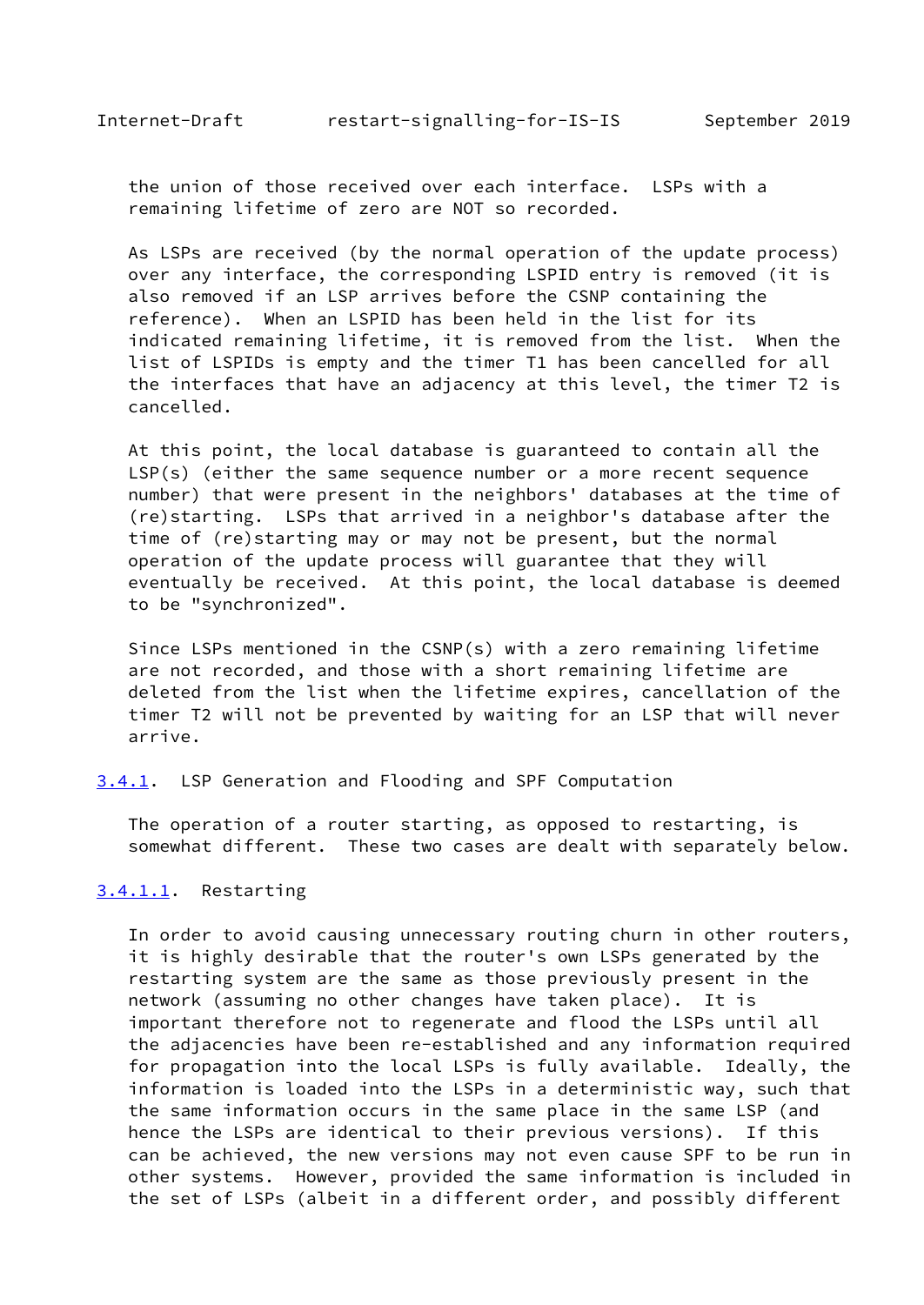Ginsberg & Wells **Expires March 22, 2020** [Page 16]

Internet-Draft restart-signalling-for-IS-IS September 2019

 LSPs), the result of running the SPF will be the same and will not cause churn to the forwarding tables.

 In the case of a restarting router, none of the router's own LSPs are transmitted, nor are the router's own forwarding tables updated while the timer T3 is running.

 Redistribution of inter-level information MUST be regenerated before this router's LSP is flooded to other nodes. Therefore, the Level-n non-pseudonode LSP(s) MUST NOT be flooded until the other level's T2 timer has expired and its SPF has been run. This ensures that any inter-level information that is to be propagated can be included in the Level-n LSP(s).

 During this period, if one of the router's own (including pseudonodes) LSPs is received, which the local router does not currently have in its own database, it is NOT purged. Under normal operation, such an LSP would be purged, since the LSP clearly should not be present in the global LSP database. However, in the present circumstances, this would be highly undesirable, because it could cause premature removal of a router's own LSP -- and hence churn in remote routers. Even if the local system has one or more of the router's own LSPs (which it has generated, but not yet transmitted), it is still not valid to compare the received LSP against this set, since it may be that as a result of propagation between Level 1 and Level 2 (or vice versa), a further router's own LSP will need to be generated when the LSP databases have synchronized.

 During this period, a restarting router SHOULD send CSNPs as it normally would. Information about the router's own LSPs MAY be included, but if it is included it MUST be based on LSPs that have been received, not on versions that have been generated (but not yet transmitted). This restriction is necessary to prevent premature removal of an LSP from the global LSP database.

 When the timer T2 expires or is cancelled indicating that synchronization for that level is complete, the SPF for that level is run in order to derive any information that is required to be propagated to another level, but the forwarding tables are not yet updated.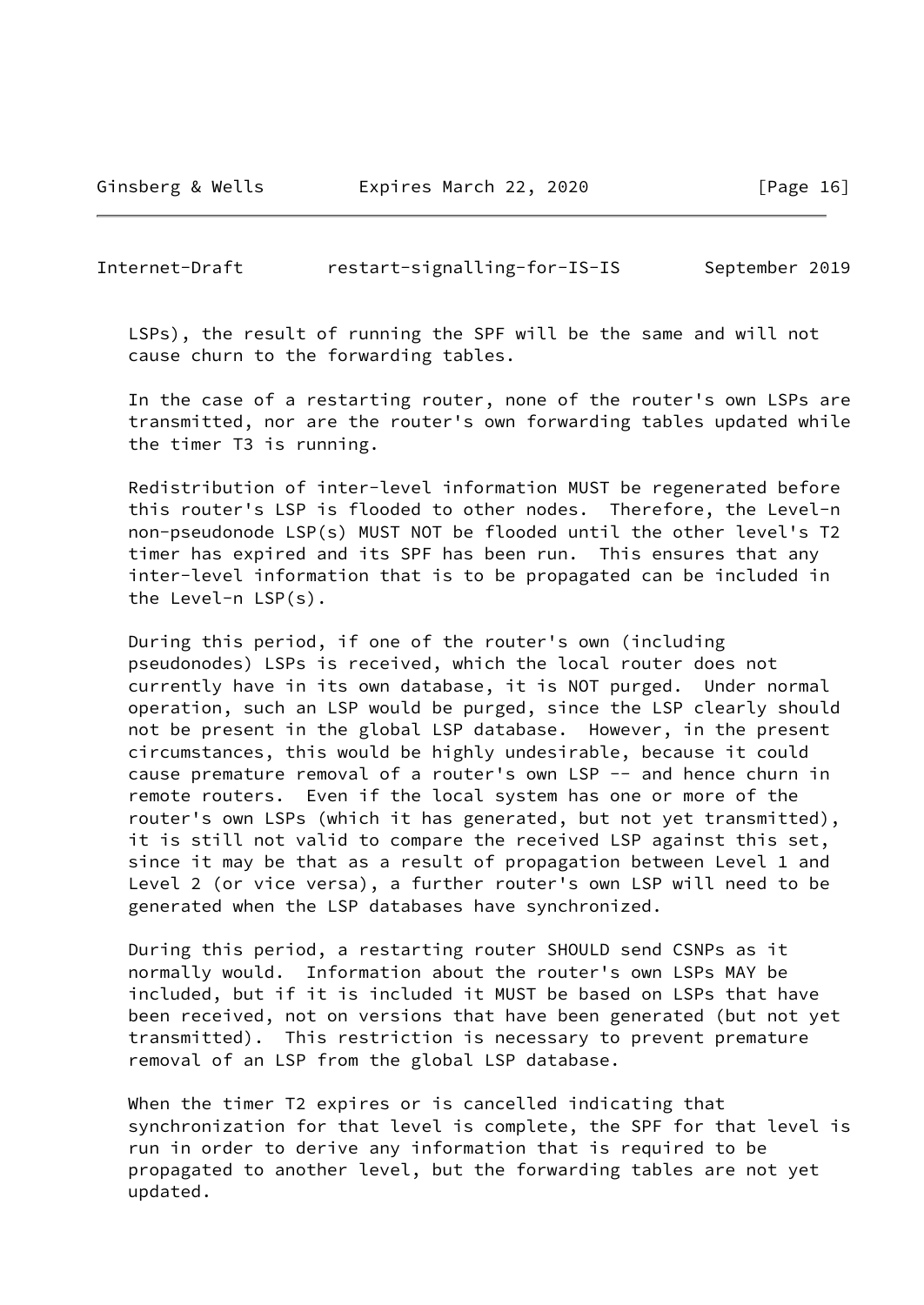Once the other level's SPF has run and any inter-level propagation has been resolved, the router's own LSPs can be generated and flooded. Any own LSPs that were previously ignored, but that are not part of the current set of own LSPs (including pseudonodes), MUST then be purged. Note that it is possible that a Designated Router change may have taken place, and consequently the router SHOULD purge

| Ginsberg & Wells | Expires March 22, 2020 | [Page 17] |
|------------------|------------------------|-----------|
|------------------|------------------------|-----------|

Internet-Draft restart-signalling-for-IS-IS September 2019

 those pseudonode LSPs that it previously owned, but that are now no longer part of its set of pseudonode LSPs.

When all the T2 timers have expired or been cancelled, the timer T3 is cancelled and the local forwarding tables are updated.

 If the timer T3 expires before all the T2 timers have expired or been cancelled, this indicates that the synchronization process is taking longer than the minimum holding time of the neighbors. The router's own LSP(s) for levels that have not yet completed their first SPF computation are then flooded with the overload bit set to indicate that the router's LSPDB is not yet synchronized (and therefore other routers MUST NOT compute routes through this router). Normal operation of the update process resumes, and the local forwarding tables are updated. In order to prevent the neighbor's adjacencies from expiring, IIHs with the normal interface value for the holding time are transmitted over all interfaces with neither RR nor RA set in the restart TLV. This will cause the neighbors to refresh their adjacencies. The router's own LSP(s) will continue to have the overload bit set until timer T2 has expired or been cancelled.

## <span id="page-19-0"></span>[3.4.1.2](#page-19-0). Starting

 In the case of a starting router, as soon as each adjacency is established, and before any CSNP exchanges, the router's own zeroth LSP is transmitted with the overload bit set. This prevents other routers from computing routes through the router until it has reliably acquired the complete set of LSPs. The overload bit remains set in subsequent transmissions of the zeroth LSP (such as will occur if a previous copy of the router's own zeroth LSP is still present in the network) while any timer T2 is running.

When all the T2 timers have been cancelled, the router's own LSP(s)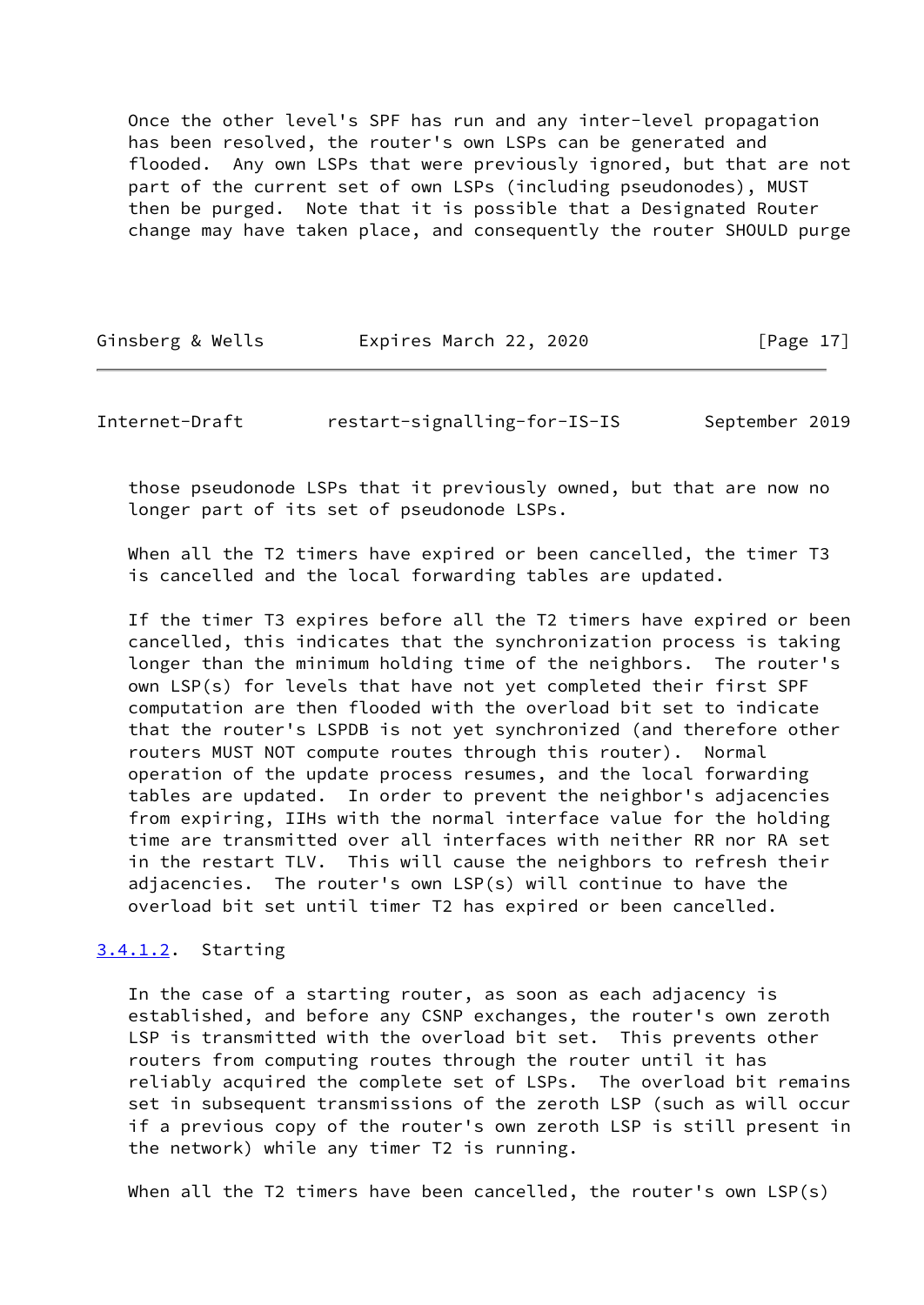MAY be regenerated with the overload bit clear (assuming the router is not in fact overloaded, and there is no other reason, such as incomplete BGP convergence, to keep the overload bit set) and flooded as normal.

 Other LSPs owned by this router (including pseudonodes) are generated and flooded as normal, irrespective of the timer T2. The SPF is also run as normal and the Routing Information Base (RIB) and Forwarding Information Base (FIB) updated as routes become available.

 To avoid the possible formation of temporary blackholes, the starting router sets the SA bit in the restart TLV (as described in [Section 3.3.2](#page-14-0)) in all IIHs that it sends.

| Ginsberg & Wells | Expires March 22, 2020 | [Page 18] |  |
|------------------|------------------------|-----------|--|
|                  |                        |           |  |

<span id="page-20-1"></span>Internet-Draft restart-signalling-for-IS-IS September 2019

When all T2 timers have been cancelled, the starting router MUST transmit IIHs with the SA bit clear.

### <span id="page-20-0"></span>[4](#page-20-0). State Tables

 This section presents state tables that summarize the behaviors described in this document. Other behaviors, in particular adjacency state transitions and LSP database update operation, are NOT included in the state tables except where this document modifies the behaviors described in [\[ISO10589](#page-26-4)] and [\[RFC5303](https://datatracker.ietf.org/doc/pdf/rfc5303)].

 The states named in the columns of the tables below are a mixture of states that are specific to a single adjacency (ADJ suppressed, ADJ Seen RA, ADJ Seen CSNP) and states that are indicative of the state of the protocol instance (Running, Restarting, Starting, SPF Wait).

 Three state tables are presented from the point of view of a running router, a restarting router, and a starting router.

<span id="page-20-2"></span>[4.1](#page-20-2). Running Router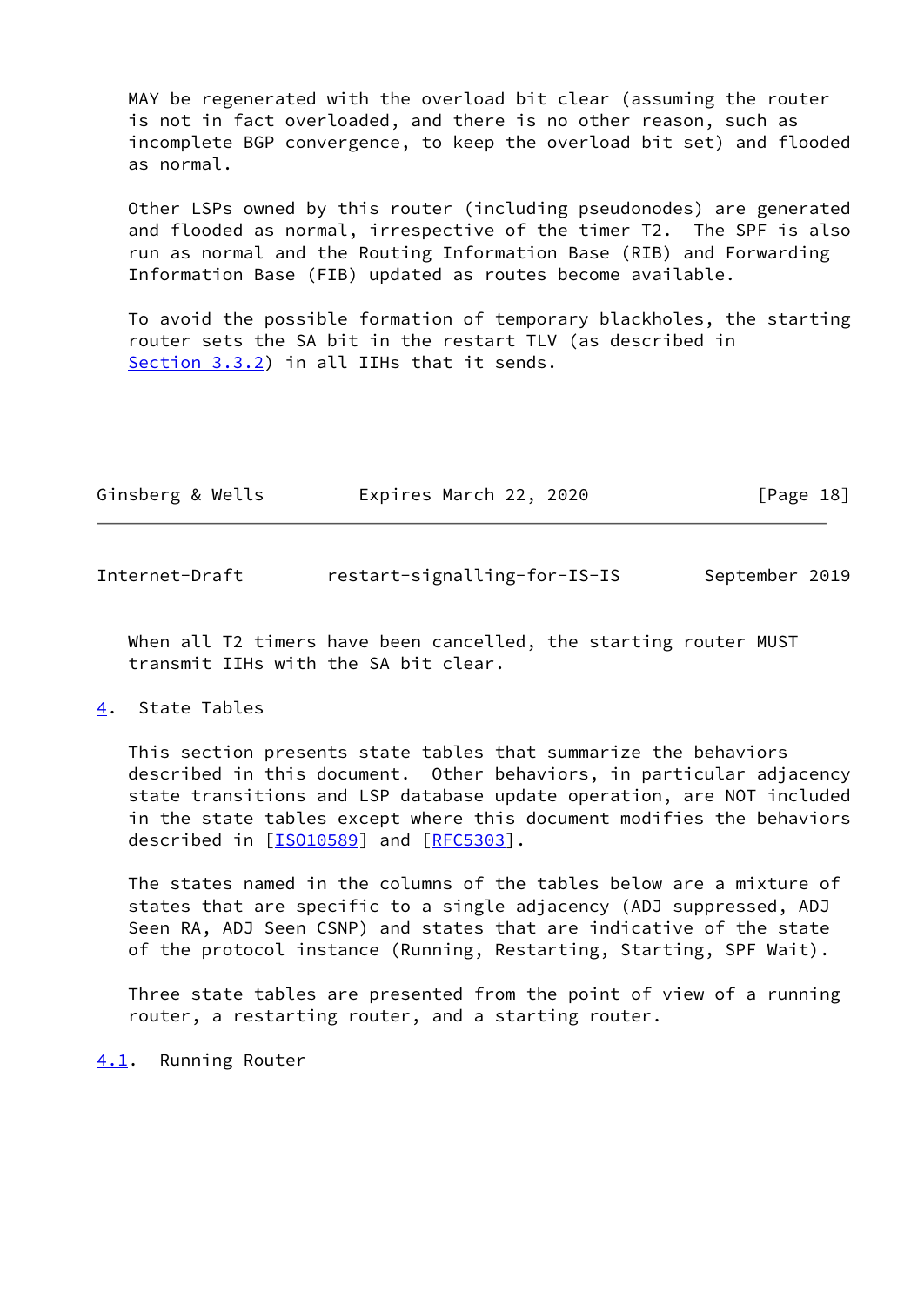Ginsberg & Wells **Expires March 22, 2020** [Page 19]

<span id="page-21-0"></span>Internet-Draft restart-signalling-for-IS-IS September 2019

| Event                   | Running                                                                                                              | ADJ suppressed |
|-------------------------|----------------------------------------------------------------------------------------------------------------------|----------------|
| RX PR                   | Set Planned Restart<br>state.<br>Update hold time<br>Send PA                                                         |                |
| RX PR clr<br>and RR clr | Clear Planned<br>Restart State<br>Restore holdtime to<br>local value                                                 |                |
| RX RR                   | Maintain ADJ State<br>Send RA<br>Set SRM, send CSNP<br>(Note 1)<br>Update Hold Time,<br>set Restart Mode<br>(Note 2) |                |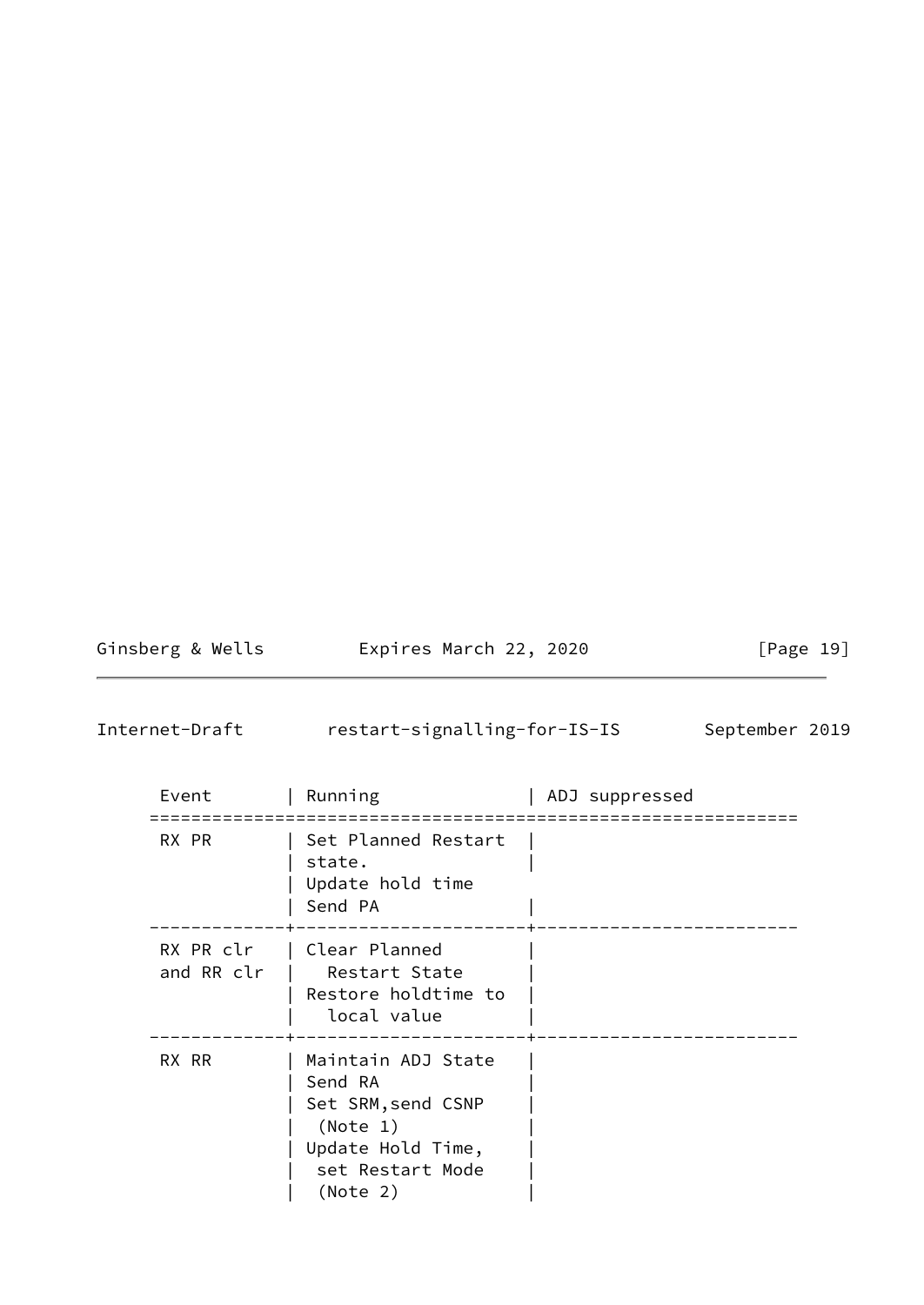|                               | RX RR clr   Clr Restart mode                                   |                                                                     |
|-------------------------------|----------------------------------------------------------------|---------------------------------------------------------------------|
| RX SA                         | Suppress IS neighbor<br>TLV in $LSP(s)$<br>Goto ADJ Suppressed |                                                                     |
| RX SA clr                     |                                                                | Unsuppress IS neighbor<br>TLV in $LSP(s)$<br>Goto Running           |
|                               |                                                                | Note 1: CSNPs are sent by routers in accordance with Section 3.2.1c |
| Note 2: If Restart Mode clear |                                                                |                                                                     |

# <span id="page-22-0"></span>[4.2](#page-22-0). Restarting Router

| Event                          | Restarting  | ADJ Seen<br><b>RA</b> | ADJ Seen<br><b>CSNP</b> | SPF Wait |
|--------------------------------|-------------|-----------------------|-------------------------|----------|
| Restart<br>planned             | Send PR     |                       |                         |          |
| Planned<br>restart<br>canceled | Send PR clr |                       |                         |          |

| Expires March 22, 2020 | Ginsberg & Wells |  |  |  |  |  | [Page 20] |  |
|------------------------|------------------|--|--|--|--|--|-----------|--|
|------------------------|------------------|--|--|--|--|--|-----------|--|

Internet-Draft restart-signalling-for-IS-IS September 2019

| RX PA              | Proceed with<br>planned restart               |                        |  |
|--------------------|-----------------------------------------------|------------------------|--|
| Router<br>restarts | Send IIH/RR<br>  ADJ Init<br>Start T1, T2, T3 |                        |  |
| RX RR              | Send RA                                       |                        |  |
| RX RA              | Adjust T3<br>Goto ADJ Seen RA                 | Cancel T1<br>Adjust T3 |  |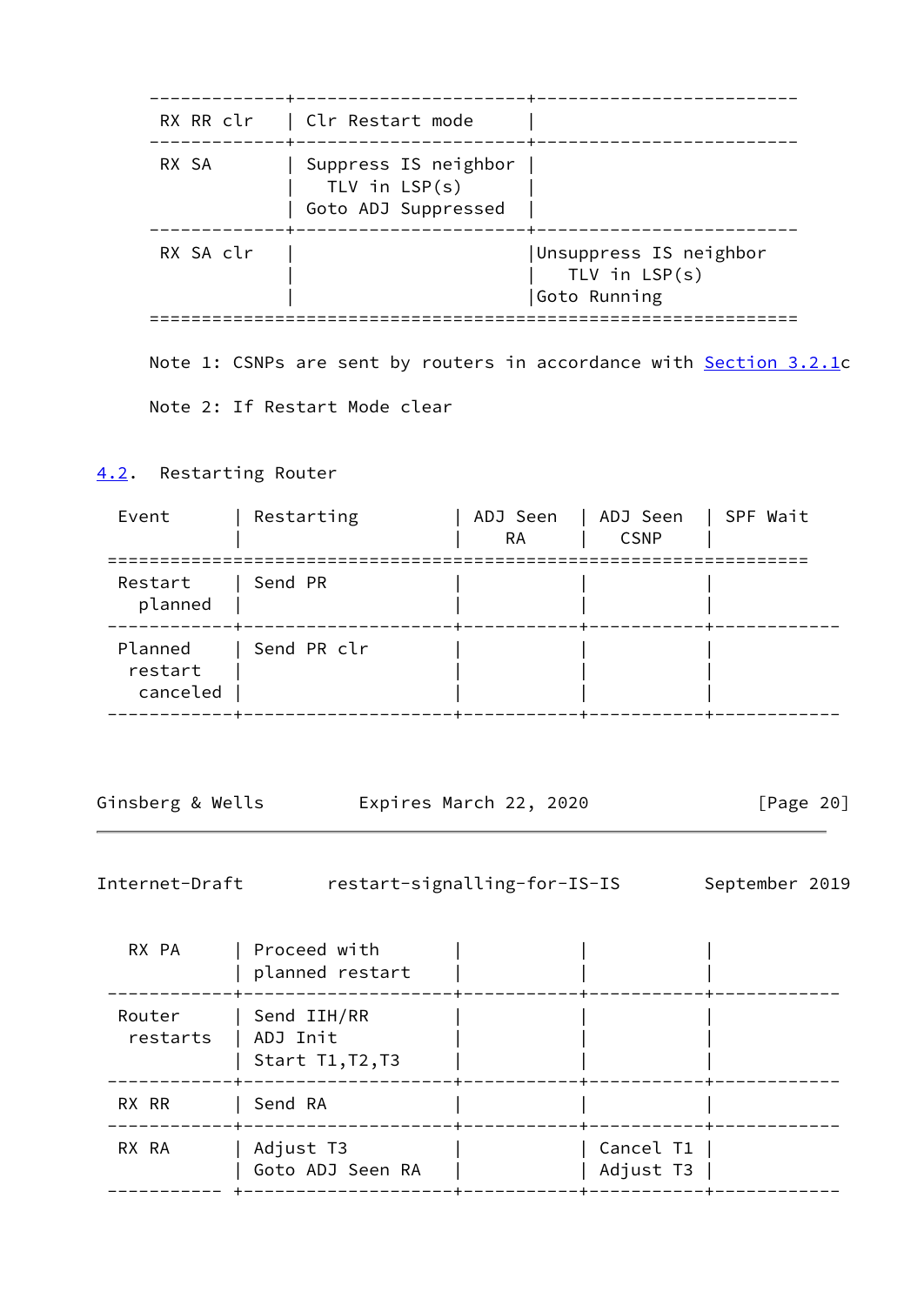|                                             | RX CSNP set   Goto ADJ Seen CSNP   Cancel T1                          |        |                                                       |                                                                                            |
|---------------------------------------------|-----------------------------------------------------------------------|--------|-------------------------------------------------------|--------------------------------------------------------------------------------------------|
|                                             | RX IIH w/o   Cancel T1 (Point-<br>Restart TLV   to-point only)        |        |                                                       |                                                                                            |
|                                             | T1 expires   Send IIH/RR<br>Restart T1                                |        | Send IIH/RR   Send IIH/RR  <br>Restart T1  Restart T1 |                                                                                            |
| T1 expires   Send IIH/<br>nth time   normal |                                                                       | normal | Send IIH/   Send IIH/<br>normal                       |                                                                                            |
|                                             | T2 expires   Trigger SPF<br>Goto SPF Wait                             |        |                                                       |                                                                                            |
|                                             | T3 expires   Set overload bit<br>Flood local LSPs<br>Update fwd plane |        |                                                       |                                                                                            |
|                                             | LSP DB Sync  Cancel T2, and T3<br>Trigger SPF<br>Goto SPF wait        |        |                                                       |                                                                                            |
| All SPF<br>done                             |                                                                       |        |                                                       | Clear<br>overload bit<br>Update fwd<br>plane<br>Flood local<br><b>LSPs</b><br>Goto Running |

| Ginsberg & Wells | Expires March 22, 2020 | [Page 21] |
|------------------|------------------------|-----------|
|------------------|------------------------|-----------|

<span id="page-23-1"></span>Internet-Draft restart-signalling-for-IS-IS September 2019

# <span id="page-23-0"></span>[4.3](#page-23-0). Starting Router

Event | Starting | ADJ Seen RA| ADJ Seen CSNP ============================================================= Router | Send IIH/SA | |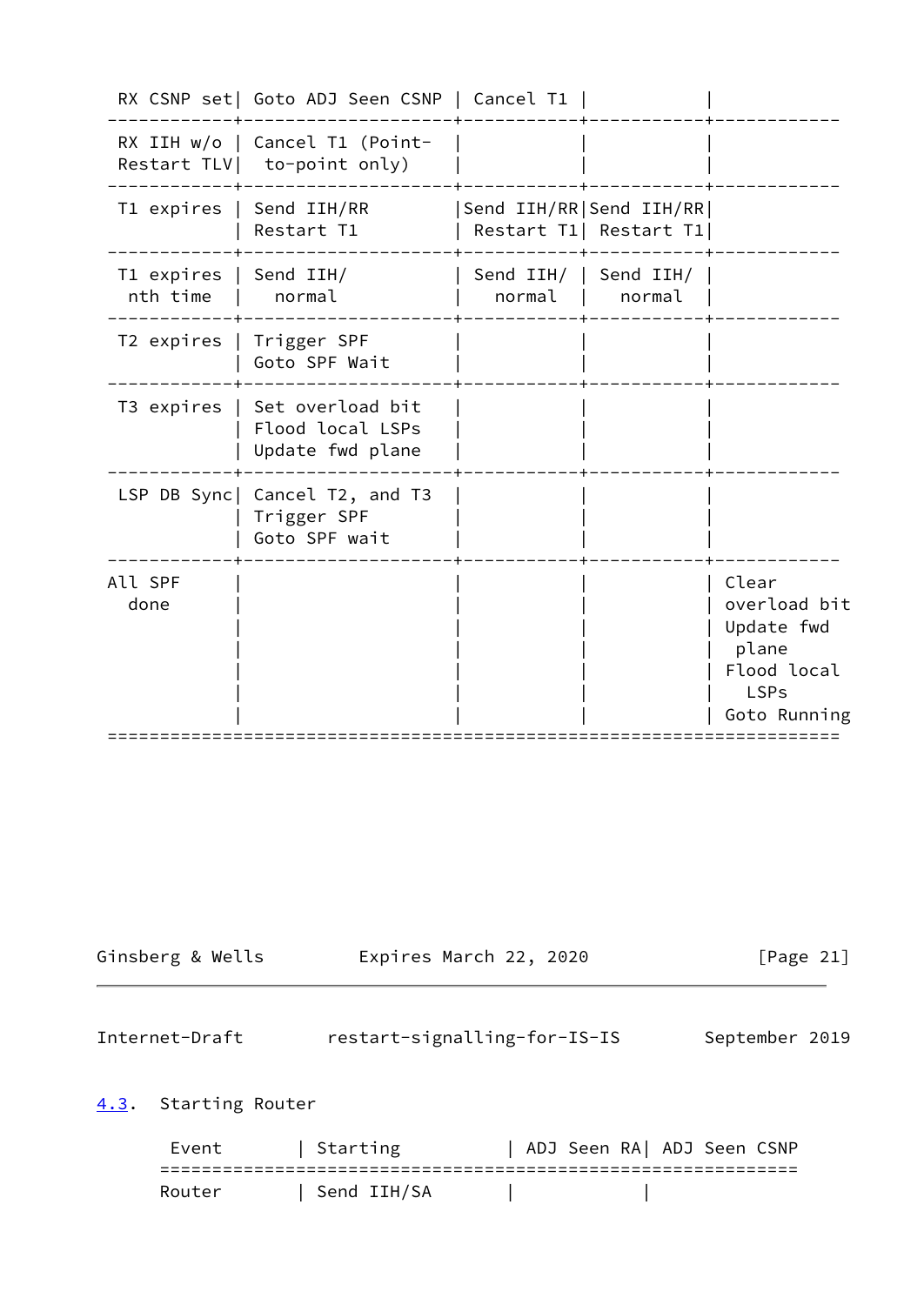| starts                               | Start T1,T2                                             |                                     |                                     |
|--------------------------------------|---------------------------------------------------------|-------------------------------------|-------------------------------------|
| RX RR                                | Send RA                                                 |                                     |                                     |
| RX RA                                | Goto ADJ Seen RA                                        |                                     | Cancel T1                           |
| RX CSNP Set                          | Goto ADJ Seen CSNP  Cancel T1                           |                                     |                                     |
| RX IIH w<br>no Restart<br><b>TLV</b> | Cancel T1<br>(Point-to-Point<br>only)                   |                                     |                                     |
| ADJ UP                               | Start T1<br>Send local LSPs<br>with overload bit<br>set |                                     |                                     |
| T1 expires                           | Send IIH/RR<br>and SA<br>Restart T1                     | Send IIH/RR<br>and SA<br>Restart T1 | Send IIH/RR<br>and SA<br>Restart T1 |
| T1 expires<br>nth time               | Send IIH/SA                                             | Send IIH/SA   Send IIH/SA           |                                     |
| T2 expires                           | Clear overload bit<br>Send IIH normal<br>Goto Running   |                                     |                                     |
| LSP DB Sync                          | Cancel T2<br>Clear overload bit<br>Send IIH normal      |                                     |                                     |

# <span id="page-24-0"></span>[5](#page-24-0). IANA Considerations

 This document defines the following IS-IS TLV that is listed in the IS-IS TLV codepoint registry:

| туре | Description | IIH | LSP. |     | SNP Purge |
|------|-------------|-----|------|-----|-----------|
| ____ |             | ___ | ___  | --- |           |
| 211  | Restart TLV |     | n n  |     |           |

| Ginsberg & Wells | Expires March 22, 2020 | [Page 22] |
|------------------|------------------------|-----------|
|                  |                        |           |

<span id="page-24-1"></span>

| Internet-Draft |  |
|----------------|--|
|----------------|--|

restart-signalling-for-IS-IS September 2019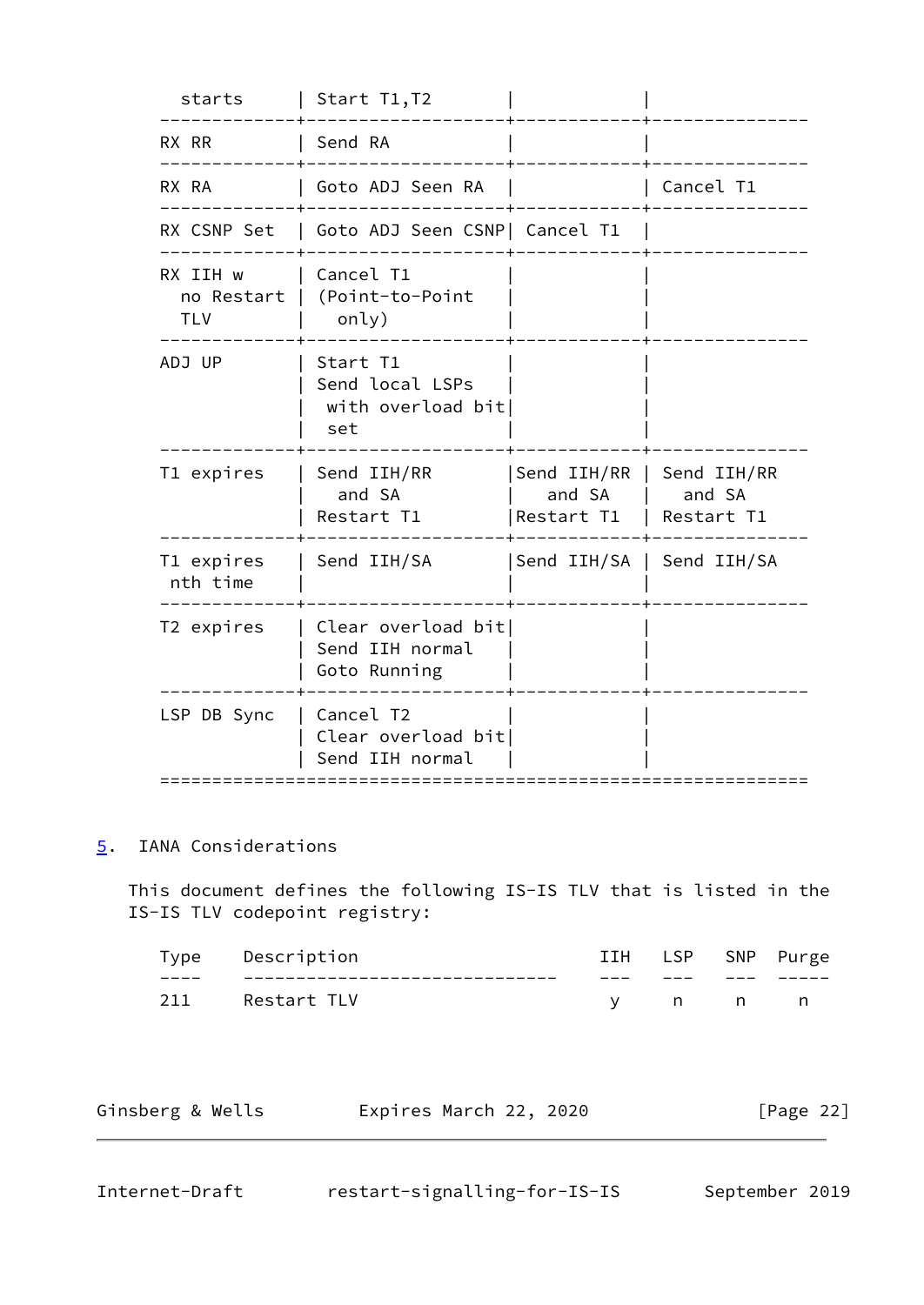IANA is requested to update the entry in registry to point to this document.

<span id="page-25-0"></span>[6](#page-25-0). Security Considerations

 Any new security issues raised by the procedures in this document depend upon the ability of an attacker to inject a false but apparently valid IIH, the ease/difficulty of which has not been altered.

 If the RR bit is set in a false IIH, neighbors who receive such an IIH will continue to maintain an existing adjacency in the "UP" state and may (re)send a complete set of CSNPs. While the latter action is wasteful, neither action causes any disruption in correct protocol operation.

 If the RA bit is set in a false IIH, a (re)starting router that receives such an IIH may falsely believe that there is a neighbor on the corresponding interface that supports the procedures described in this document. In the absence of receipt of a complete set of CSNPs on that interface, this could delay the completion of (re)start procedures by requiring the timer T1 to time out the locally defined maximum number of retries. This behavior is the same as would occur on a LAN where none of the (re)starting router's neighbors support the procedures in this document and is covered in Sections  $3.3.1$  and 3.3.2.

 If the SA bit is set in a false IIH, this could cause suppression of the advertisement of an IS neighbor, which could either continue for an indefinite period or occur intermittently with the result being a possible loss of reachability to some destinations in the network and/or increased frequency of LSP flooding and SPF calculation.

 If the PR bit is set in a false IIH, neighbors who receive such an IIH could modify the holding time of an existing adjacency inappropriately. In the event of topology changes, the neighbor might also choose to not flood the topology updates and/or bring the adjacency down in the false belief that the forwarding plane of the router identified as the source of the false IIH is not currently processing announced topology changes. This would result in unnecessary forwarding disruption.

 If the PA bit is set in a false IIH, a router that receives such an IIH may falsely believe that the neighbor on the corresponding interface supports the planned restart procedures defined in this document. If such a router is planning to restart it might then proceed to initiate a restart in the false expectation that the neighbor has updated its holding time as requested. This may result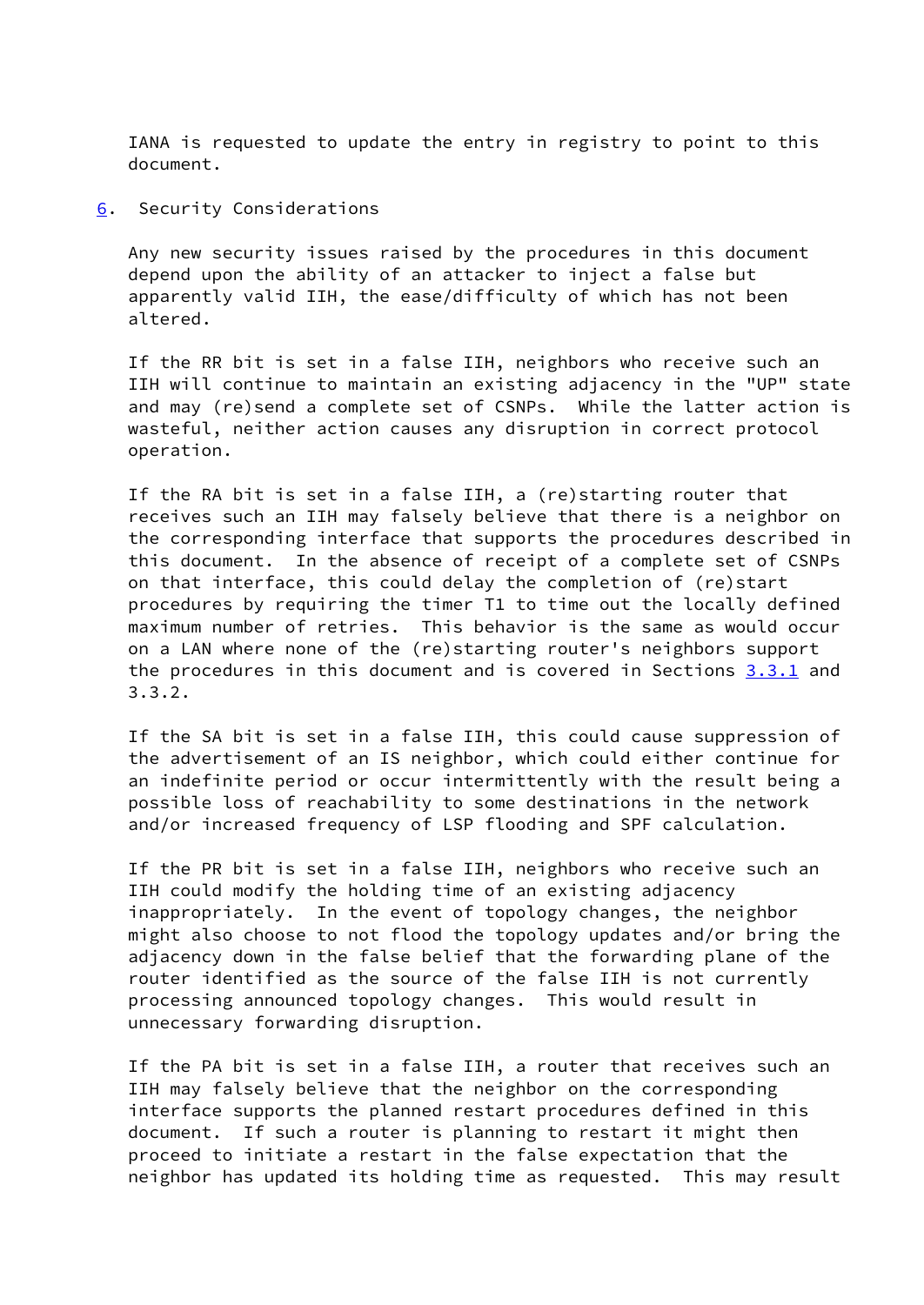## <span id="page-26-1"></span>Internet-Draft restart-signalling-for-IS-IS September 2019

 in the neighbor bringing down the adjacency while the receiving router is restarting, causing unnecessary disruption to forwarding.

 The possibility of IS-IS PDU spoofing can be reduced by the use of authentication as described in [\[RFC1195](https://datatracker.ietf.org/doc/pdf/rfc1195)] and [\[ISO10589](#page-26-4)], and especially the use of cryptographic authentication as described in [\[RFC5304](https://datatracker.ietf.org/doc/pdf/rfc5304)] and [[RFC5310](https://datatracker.ietf.org/doc/pdf/rfc5310)].

<span id="page-26-0"></span>[7](#page-26-0). Manageability Considerations

 These extensions that have been designed, developed, and deployed for many years do not have any new impact on management and operation of the IS-IS protocol via this standardization process.

<span id="page-26-2"></span>[8](#page-26-2). Acknowledgements

For [RFC 5306](https://datatracker.ietf.org/doc/pdf/rfc5306) the authors acknowledged contributions made by Jeff Parker, Radia Perlman, Mark Schaefer, Naiming Shen, Nischal Sheth, Russ White, and Rena Yang.

 The authors of this updated version acknowledge the contribution of Mike Shand, co-auther of [RFC 5306](https://datatracker.ietf.org/doc/pdf/rfc5306).

<span id="page-26-3"></span>[9](#page-26-3). Normative References

<span id="page-26-4"></span>[ISO10589]

 International Organization for Standardization, "Intermediate system to Intermediate system intra-domain routeing information exchange protocol for use in conjunction with the protocol for providing the connectionless-mode Network Service (ISO 8473)", ISO/ IEC 10589:2002, Second Edition, Nov 2002.

- [RFC1195] Callon, R., "Use of OSI IS-IS for routing in TCP/IP and dual environments", [RFC 1195,](https://datatracker.ietf.org/doc/pdf/rfc1195) DOI 10.17487/RFC1195, December 1990, <<https://www.rfc-editor.org/info/rfc1195>>.
- [RFC2119] Bradner, S., "Key words for use in RFCs to Indicate Requirement Levels", [BCP 14](https://datatracker.ietf.org/doc/pdf/bcp14), [RFC 2119](https://datatracker.ietf.org/doc/pdf/rfc2119), DOI 10.17487/RFC2119, March 1997, <[https://www.rfc-editor.org/info/rfc2119>](https://www.rfc-editor.org/info/rfc2119).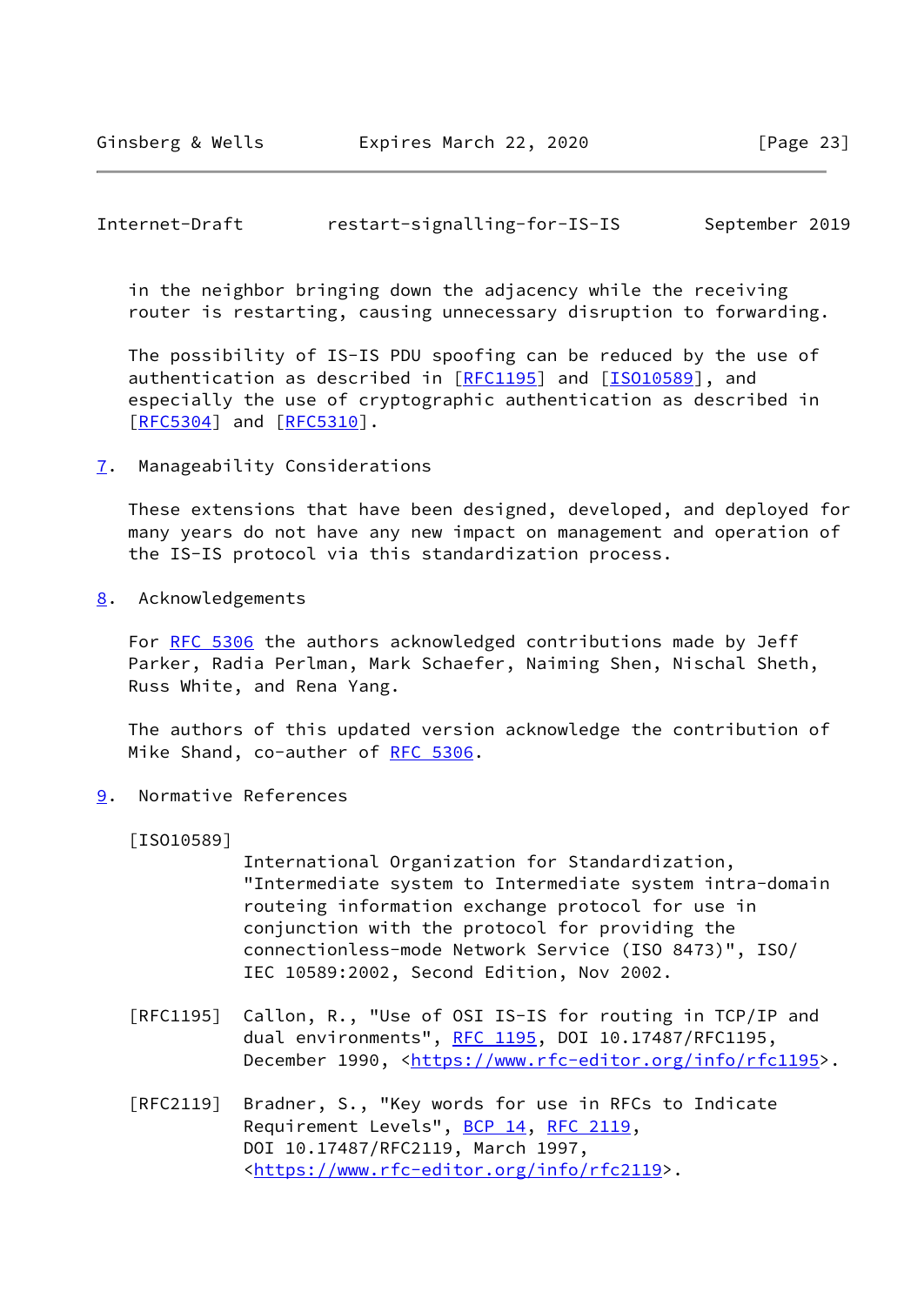[RFC5303] Katz, D., Saluja, R., and D. Eastlake 3rd, "Three-Way Handshake for IS-IS Point-to-Point Adjacencies", [RFC 5303,](https://datatracker.ietf.org/doc/pdf/rfc5303) DOI 10.17487/RFC5303, October 2008, <[https://www.rfc-editor.org/info/rfc5303>](https://www.rfc-editor.org/info/rfc5303).

| Ginsberg & Wells | Expires March 22, 2020 | [Page 24] |
|------------------|------------------------|-----------|

<span id="page-27-1"></span>Internet-Draft restart-signalling-for-IS-IS September 2019

- [RFC5304] Li, T. and R. Atkinson, "IS-IS Cryptographic Authentication", [RFC 5304,](https://datatracker.ietf.org/doc/pdf/rfc5304) DOI 10.17487/RFC5304, October 2008, [<https://www.rfc-editor.org/info/rfc5304](https://www.rfc-editor.org/info/rfc5304)>.
- [RFC5310] Bhatia, M., Manral, V., Li, T., Atkinson, R., White, R., and M. Fanto, "IS-IS Generic Cryptographic Authentication", [RFC 5310,](https://datatracker.ietf.org/doc/pdf/rfc5310) DOI 10.17487/RFC5310, February 2009, [<https://www.rfc-editor.org/info/rfc5310](https://www.rfc-editor.org/info/rfc5310)>.
- [RFC5880] Katz, D. and D. Ward, "Bidirectional Forwarding Detection (BFD)", [RFC 5880,](https://datatracker.ietf.org/doc/pdf/rfc5880) DOI 10.17487/RFC5880, June 2010, <[https://www.rfc-editor.org/info/rfc5880>](https://www.rfc-editor.org/info/rfc5880).
- [RFC8174] Leiba, B., "Ambiguity of Uppercase vs Lowercase in [RFC](https://datatracker.ietf.org/doc/pdf/rfc2119) [2119](https://datatracker.ietf.org/doc/pdf/rfc2119) Key Words", [BCP 14](https://datatracker.ietf.org/doc/pdf/bcp14), [RFC 8174,](https://datatracker.ietf.org/doc/pdf/rfc8174) DOI 10.17487/RFC8174, May 2017, [<https://www.rfc-editor.org/info/rfc8174](https://www.rfc-editor.org/info/rfc8174)>.

<span id="page-27-0"></span>[Appendix A.](#page-27-0) Summary of Changes from [RFC 5306](https://datatracker.ietf.org/doc/pdf/rfc5306)

This document extends [RFC 5306](https://datatracker.ietf.org/doc/pdf/rfc5306) by introducing support for signalling the neighbors of a restarting router that a planned restart is about to occur. This allows the neighbors to be aware of the state of the restarting router so that appropriate action may be taken if other topology changes occur while the planned restart is in progress. Since the forwarding plane of the restarting router is maintained based upon the pre-restart state of the network, additional topology changes introduce the possibility that traffic may be lost if paths via the restarting router continue to be used while the restart is in progress.

 In support of this new functionality two new flags have been introduced:

 PR - Restart is planned PA - Planned restart acknowledgement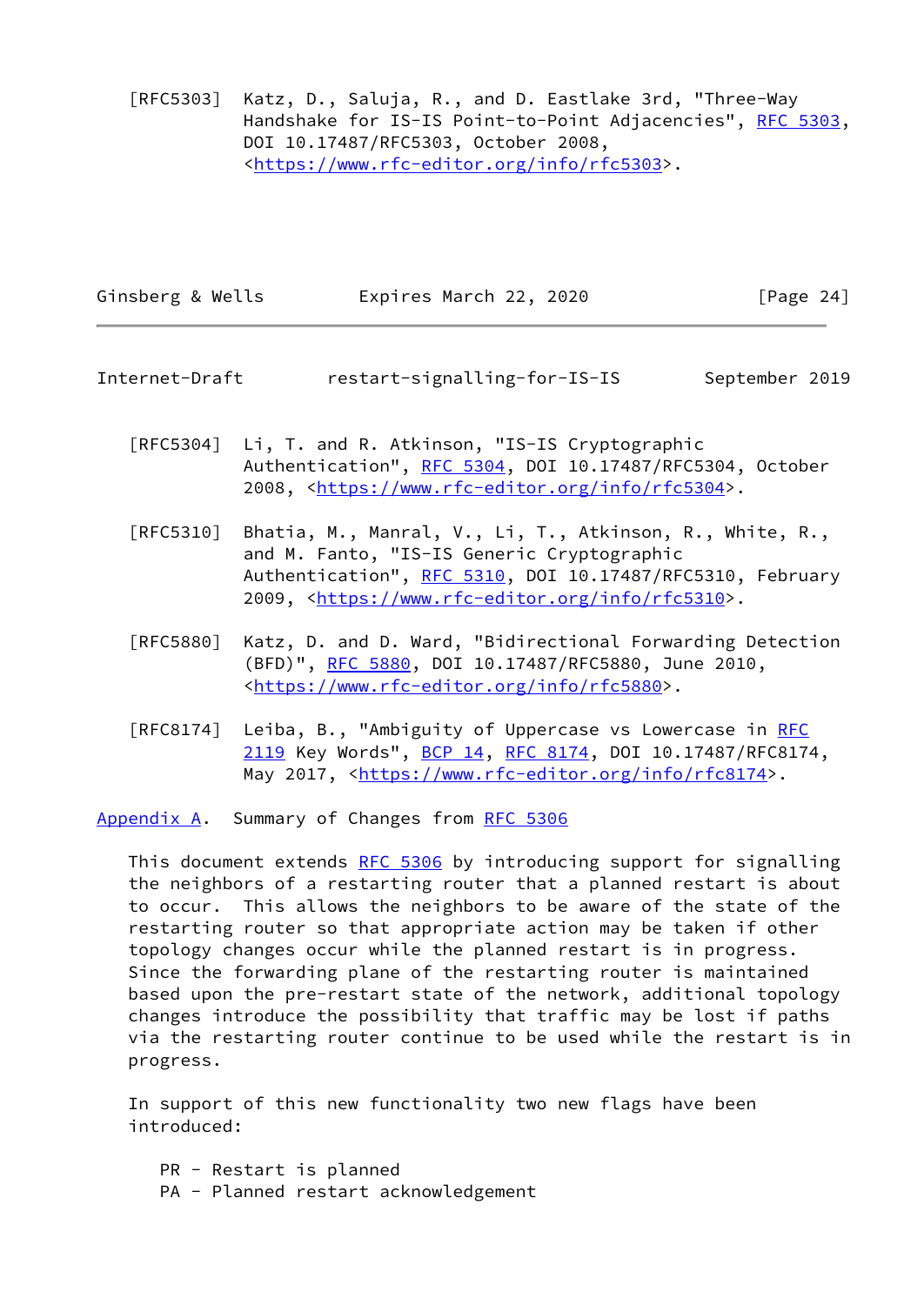No changes to the post restart exchange between the restarting router and its neighbors have been introduced.

Authors' Addresses Les Ginsberg Cisco Systems, Inc. Email: ginsberg@cisco.com Ginsberg & Wells **Expires March 22, 2020** [Page 25]

|  |  | . |  |  |  |  |
|--|--|---|--|--|--|--|
|  |  |   |  |  |  |  |
|  |  |   |  |  |  |  |
|  |  |   |  |  |  |  |
|  |  |   |  |  |  |  |

Internet-Draft restart-signalling-for-IS-IS September 2019

 Paul Wells Cisco Systems, Inc.

Email: pauwells@cisco.com